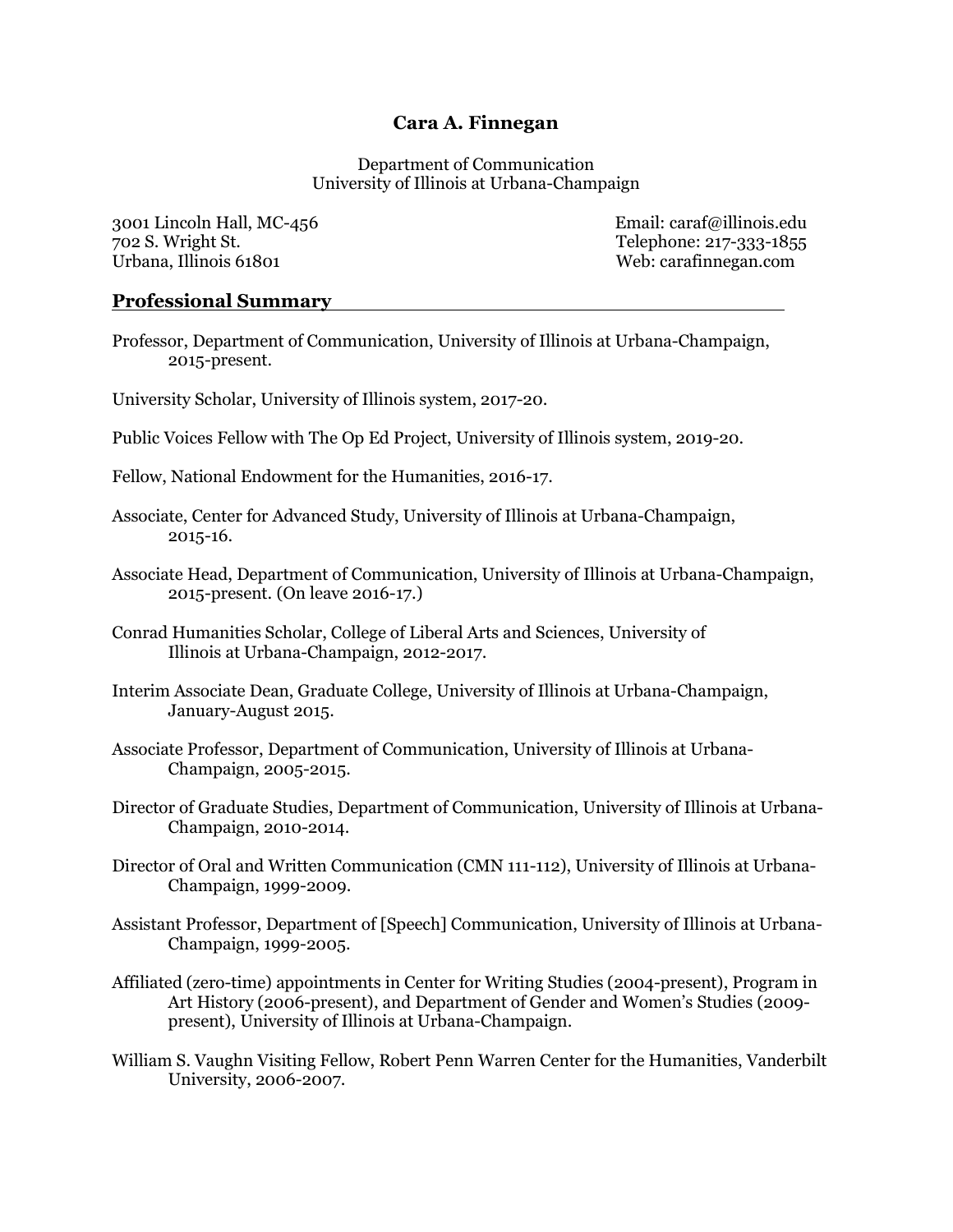# Education

| Ph. D.      | Communication Studies, Northwestern University<br>Degree Awarded: June 1999<br><b>Concentration: Rhetorical Studies</b>                                              |
|-------------|----------------------------------------------------------------------------------------------------------------------------------------------------------------------|
| M.A.        | <b>Communication</b> , University of Maine<br>Degree Awarded: May 1995<br><b>Concentration: Rhetorical Studies</b>                                                   |
| <b>B.A.</b> | University of St. Thomas (St. Paul, Minnesota)<br>Degree Awarded: May 1992 (summa cum laude; Aquinas Scholar)<br>Majors: Communication; Journalism<br>Minor: English |

# Research

National Research Awards, Honors, and Grants

- Distinguished Scholar Award, Rhetorical and Communication Theory Division, National Communication Association, 2021.
- National Endowment for the Humanities (NEH) Open Book Award, 2020. Award shared with University of Illinois Press that will fund an open access, e-book version of Photographic Presidents: Making History from Daguerreotype to Digital.
- National Endowment for the Humanities (NEH) Fellowship for University Teachers, 2016-17. Awarded to facilitate work on book project, Photographic Presidents: Making History from Daguerreotype to Digital.
- Winans-Wichelns Award for Distinguished Scholarship in Rhetoric and Public Address, National Communication Association, 2016. For Making Photography Matter: A Viewer's History from the Civil War to the Great Depression.
- Outstanding Book Award, Visual Communication Division, National Communication Association, 2015. For Making Photography Matter: A Viewer's History from the Civil War to the Great Depression.
- William S. Vaughn Visiting Fellow, Robert Penn Warren Center for the Humanities, Vanderbilt University, 2006-07.
- Golden Monograph Award, National Communication Association, 2006. For "Recognizing Lincoln: Image Vernaculars in Nineteenth Century Visual Culture." Rhetoric & Public Affairs 8 (Spring 2005): 31-58.
- New Investigator Award, Rhetorical and Communication Theory Division, National Communication Association, 2005. Given to a scholar who has developed a substantive and innovative research program within eight years of receiving the doctoral degree.

Excellence in Visual Communication Research Award, Visual Communication Division, National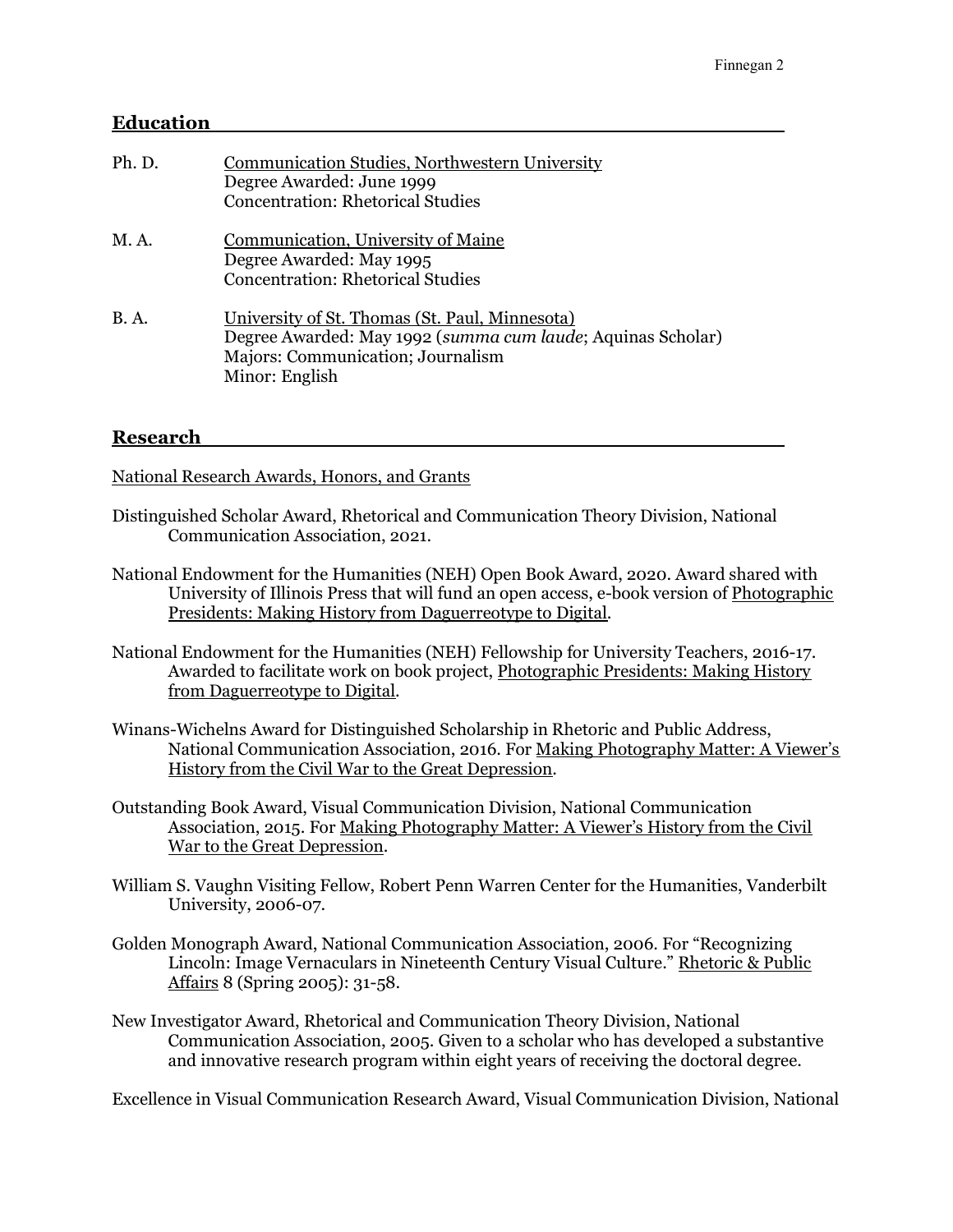Communication Association, 2005. For "Recognizing Lincoln: Image Vernaculars in Nineteenth Century Visual Culture." Rhetoric & Public Affairs 8 (Spring 2005): 31-58.

Diamond Anniversary Book Award, National Communication Association, 2004. For Picturing Poverty: Print Culture and FSA Photographs (Smithsonian, 2003).

### Campus Research Awards, Honors, and Grants

- University Scholar, 2017. Status awarded to University of Illinois system faculty (three campuses) who have demonstrated excellence across all areas of scholarship, teaching, and service.
- Associate, Center for Advanced Study, University of Illinois, 2015-16. Competitive, campus-wide research fellowship awarded to tenured faculty.
- Conrad Humanities Professorial Scholar, College of Liberal Arts and Sciences, University of Illinois, 2012-2017. Awarded to associate professors in the college "who are established or emerging leaders with exceptionally strong scholarly recognition and significant promise for continued achievement."
- Arnold O. Beckman Award, Campus Research Board, University of Illinois, October 2014. For Photographic Presidents; named a project of "unusual distinction and promise."
- Arnold O. Beckman Award, Campus Research Board, University of Illinois, October 2012. For Making Photography Matter; named a project of "unusual distinction and promise."

Humanities Release Time Award, Campus Research Board, University of Illinois, Spring 2004.

Campus Research Board Grant, University of Illinois, May 2000.

Dissertation Award, School of Speech, Northwestern University, May 1999.

### Publications

### Books

- Finnegan, Cara A. Photographic Presidents: Making History From Daguerreotype to Digital. Urbana: University of Illinois Press, 2021.
	- Pre-publication reviews in Publisher's Weekly, Foreword Reviews, and Booklist

Finnegan, Cara A. Making Photography Matter: A Viewer's History from the Civil War to the Great Depression. Urbana: University of Illinois Press, 2015. (Paperback 2017.)

- Winner of Winans-Wichelns Award for Distinguished Scholarship in Rhetoric and Public Address, National Communication Association, 2016.
- Winner of Outstanding Book Award, Visual Communication Division, National Communication Association, 2015.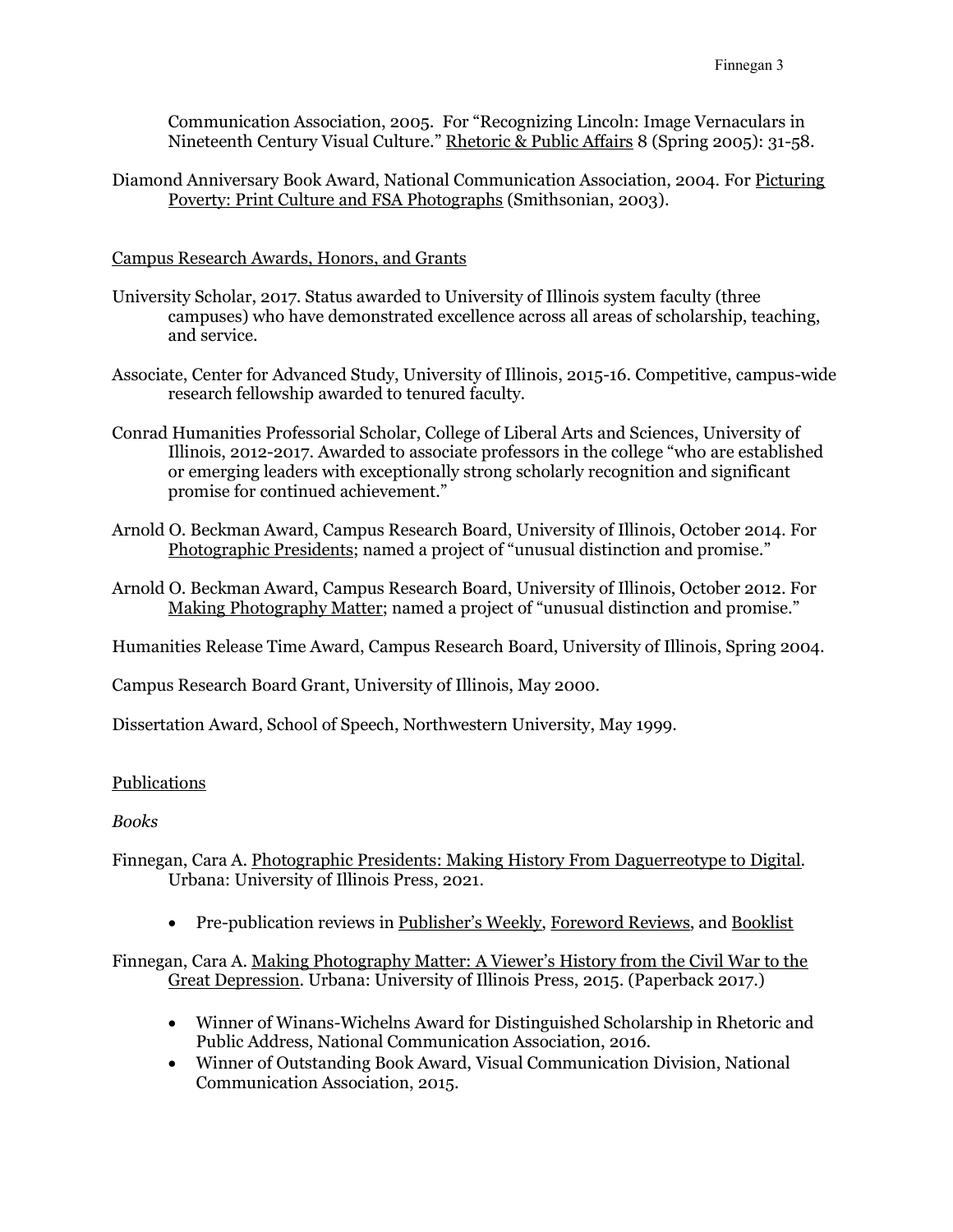Reviewed by SHGAPE (Society for Historians of the Gilded Age and Progressive Era, 2015), Journal of American History (2016), American Historical Review (2016), Choice (2015), Southern Journal of History (2016), Annals of Iowa (2016), Journal of American Studies (2017), Technology and Culture (2017), Quarterly Journal of Speech (2018), Rhetoric & Public Affairs (2018), Rhetoric Society Quarterly (2018).

Olson, Lester C., Cara A. Finnegan, and Diane S. Hope, eds. Visual Rhetoric: A Reader in Communication and American Culture. Thousand Oaks, CA: Sage, 2008.

• Reviewed in Journal of Communication (2008), Quarterly Journal of Speech (2009), Southern Journal of Communication (2010).

Finnegan, Cara A. Picturing Poverty: Print Culture and FSA Photographs. Washington, DC: Smithsonian Books, 2003.

- Winner of Diamond Anniversary Book Award, National Communication Association, 2004.
- Reviewed in American Historical Review (2006), Quarterly Journal of Speech (2006), Technology and Culture (2006), American Quarterly (2005), Journal of Canadian History (2005), Journal of American Studies (2004), Journal of American History (2004), American Periodicals (2004), Argumentation and Advocacy (2004), Columbia Journalism Review (2003), Journalism History (2003).

# Articles and Book Chapters

- Bruce, Caitlin F. and Cara A. Finnegan. "Visual Rhetoric in Flux: A Conversation," Rhetoric & Public Affairs, 24.1-2 (2021): 89-108.
- Finnegan, Cara A. "Read Before Archiving," Journal for the History of Rhetoric 23.1 (2020): 107.
- Finnegan, Cara A. "The Daguerreotype, Republican Style, and Theories of the Public Image." Explorations in Media Ecology, 17.4 (2018): 459-64.

Finnegan, Cara A. "The Critic as Curator." Rhetoric Society Quarterly, 48.4 (2018): 405-410.

- Finnegan, Cara A. "Slave Photographs in Lincoln." Rhetoric & Public Affairs, 18.1 (2015): 129-34.
- Finnegan, Cara A. and Marissa Wallace, "Origin Stories and Dreams of Collaboration: Rethinking Histories of the Communication Course and the Relationships Between English and Speech," Rhetoric Society Quarterly 44.5 (2014): 401-426. Lead essay.
- Finnegan, Cara A. and Anita J. Mixon. "Art Controversy in the Obama White House: Performing Tensions of Race in the Visual Politics of the Presidency." Presidential Studies Quarterly 44.2 (June 2014): 244-66.
- Finnegan, Cara A. "Picturing Presidents: Visual Politics Inside the Obama White House." In The Rhetoric of Heroic Expectations: Establishing the Obama Presidency. Eds. Jennifer Mercieca and Justin Vaughn (College Station: Texas A&M Press, 2014), 209-34.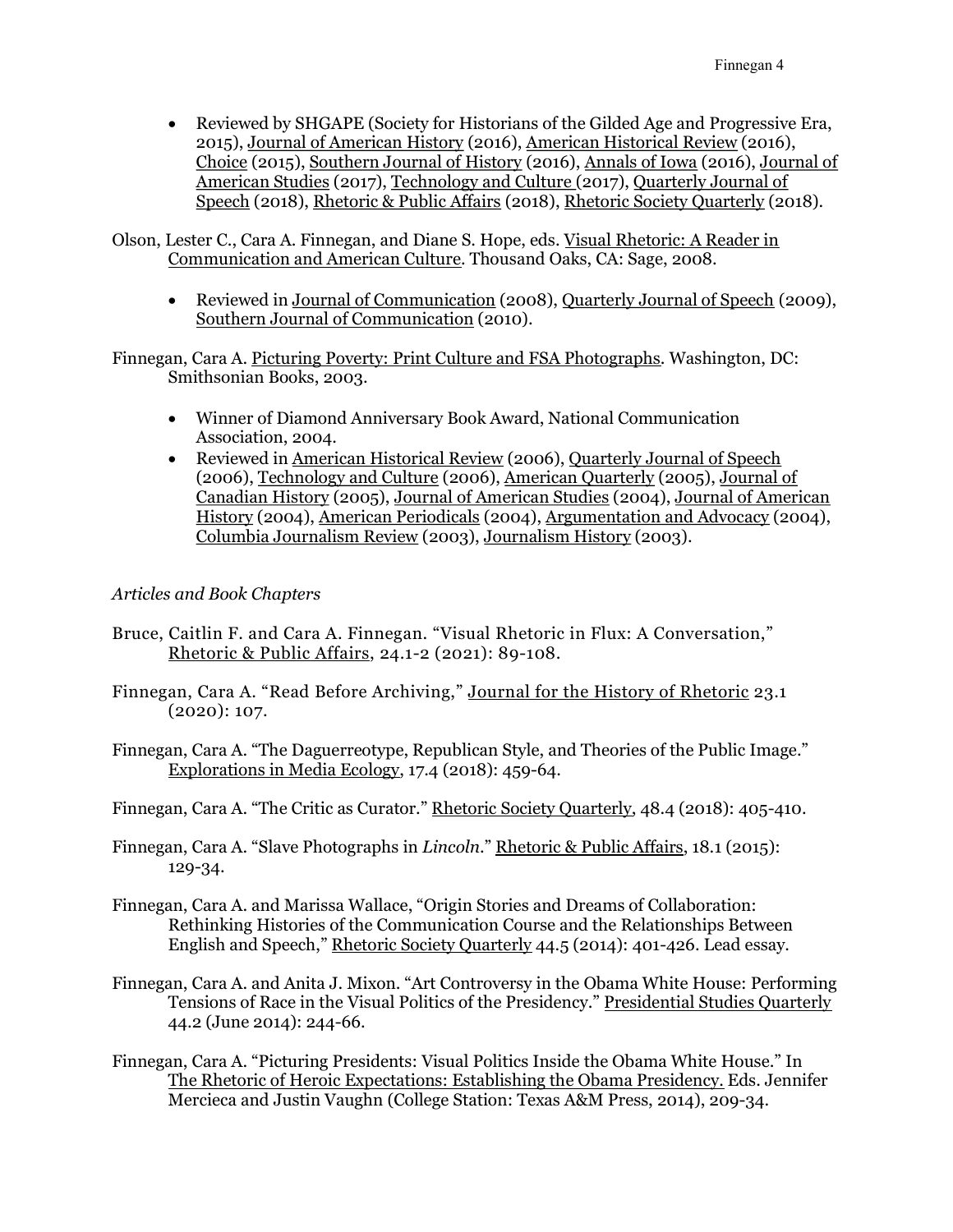- Kang, Jiyeon and Cara A. Finnegan. "Gross Iconoclasm." Argumentation and Advocacy (Winter 2013): 228-230.
- Finnegan, Cara A. and John M. Murphy. "Introduction: Lincoln's Rhetorical Worlds." Rhetoric & Public Affairs (Fall 2010): 343-47.
- Finnegan, Cara A. "Studying Visual Modes of Public Address: Lewis Hine's Progressive Era Child Labor Rhetoric." In The Handbook of Rhetoric and Public Address. Eds. Michael Hogan and Shawn J. Parry-Giles (London: Blackwell Publishing, 2010). 250-70.
- Finnegan, Cara A. "'Liars May Photograph': Image Vernaculars and Progressive Era Child Labor Rhetoric." POROI: An Interdisciplinary Journal of Rhetorical Analysis and Invention 5.2 (November 2008): 94-139.
- Finnegan, Cara A. "Rhetoric and Visuality." The International Encyclopedia of Communication (ed. Wolfgang Donsbach), Volume 9. Wiley-Blackwell (Oxford, UK and Malden, MA), 2008. 4364-66. Revised and updated 2014 with co-author Katie L. Irwin.
- Finnegan, Cara A. and Jennifer Jones Barbour. "Visualizing Public Address." Rhetoric & Public Affairs 9 (Fall 2006): 489-532.
- Finnegan, Cara A. "FSA Photography and New Deal Visual Culture." American Rhetoric in the New Deal Era: Volume 7 of Rhetorical History of the United States. Ed. Thomas Benson. East Lansing, MI: Michigan State University Press, 2006. 115-55.
- Finnegan, Cara A. "What is This a Picture Of? Some Thoughts on Images and Archives." Rhetoric & Public Affairs 9 (Spring 2006): 116-23.
- Finnegan, Cara A. "Communication as Vision." Communication As…Perspectives on Theory. Eds. Gregory J. Shepherd, Jeffrey St. John, and Ted Striphas. Thousand Oaks, CA: Sage Publications, 2006. 60-66.
- Finnegan, Cara A. "Recognizing Lincoln: Image Vernaculars in Nineteenth Century Visual Culture." Rhetoric & Public Affairs 8 (Spring 2005): 31-58. Reprinted in Lester C. Olson, Cara A. Finnegan, and Diane S. Hope, eds. Visual Rhetoric: A Reader in Communication and American Culture (Thousand Oaks, CA: SAGE, 2008).
- Finnegan, Cara A. and Jiyeon Kang. "'Sighting' the Public: Iconoclasm and Public Sphere Theory." Quarterly Journal of Speech 90 (November 2004): 377-402. Lead essay.
- Finnegan, Cara A. "Review Essay: Visual Studies and Visual Rhetoric." Quarterly Journal of Speech 90 (May 2004): 231-48.
- Finnegan, Cara A. "Doing Rhetorical History of the Visual: The Photograph and the Archive." Defining Visual Rhetorics. Eds. Charles Hill and Marguerite Helmers. Mahwah, NJ: Lawrence Erlbaum, 2004. 195-214.
- Finnegan, Cara A. "Survey and Survey Graphic." Poverty in the United States: An Encyclopedia, Eds. Gwendolyn Mink and Alice O'Connor. Santa Barbara, CA: ABC-CLIO, 2004. 700.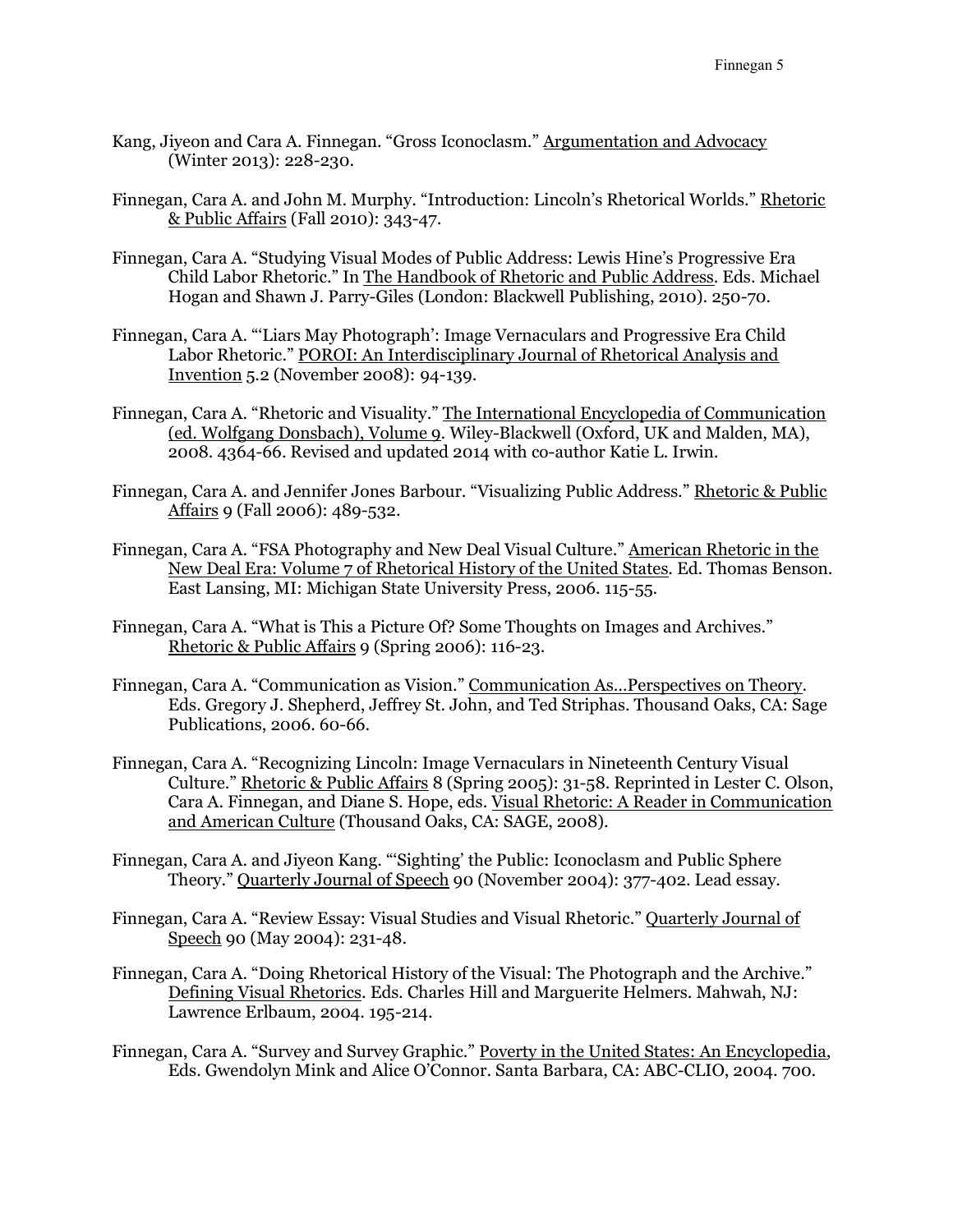- Finnegan, Cara A. "Elastic, Agonistic Publics: John Dewey's Call for a Third Party." Argumentation and Advocacy 39 (Winter 2003): 161-73.
- Finnegan, Cara A. "Image Vernaculars: Photography, Anxiety, and Public Argument." Proceedings of the 5th Conference of the International Society for the Study of Argumentation. Ed. Frans H. van Eemeren et al. Amsterdam: Sic Sat, 2003. 315-18.
- Finnegan, Cara A. "Documentary as Art in U.S. Camera." Rhetoric Society Quarterly 31 (Spring 2001): 37-67.
- Finnegan, Cara A. "The Naturalistic Enthymeme and Visual Argument: Photographic Representation in the 'Skull Controversy'." Argumentation and Advocacy 37 (Winter 2001): 133-49.
- Finnegan, Cara A. "Social Engineering, Visual Politics and the New Deal: FSA Photography in Survey Graphic." Rhetoric & Public Affairs 3 (Fall 2000): 333-62.
- Finnegan, Cara A. "Darkening O.J.: Visual Argument and Controversy." Argument at Century's End: Reflecting on the Past and Envisioning the Future. Ed. Thomas A. Hollihan. Annandale, VA: National Communication Association, 2000. 235-43.
- Finnegan, Cara A. "The Appearance of Argument: Public Space and Public Time in the Documentary Photograph." Argument in a Time of Change: Definitions, Frameworks, Critiques. Ed. James F. Klumpp. Annandale, VA: National Communication Association, 1997. 208-13.

### Reviews

- Finnegan, Cara A. "Revealing the Visual Logics of Sensational News," review of Amanda Frisken, Graphic News: How Sensational Images Transformed Nineteenth-Century Journalism (University of Illinois Press, 2019), Journal of the Gilded Age and Progressive Era, 20.1 (Jan. 2021): 196. Invited.
- Finnegan, Cara A. Review of Jane Aspinwall and Keith Davis, Golden Prospects: Daguerreotypes of the California Gold Rush (New Haven: Yale University Press, 2019), Western Historical Quarterly, 51.4 (2020). Invited.
- Finnegan, Cara A. Review of Tanya Sheehan, Study in Black and White: Photography, Race, Humor (University Park: Penn State Press, 2018), Journal of American History, 107.3 (Dec. 2020). Invited.
- Finnegan, Cara A. Review of Laurie M. Gries, Still Life with Rhetoric (Logan: Utah State University Press, 2015), Quarterly Journal of Speech 103.4 (2017): 415-18. Invited.
- Finnegan, Cara A. Review of Sharon Ann Musher, Democratic Art: The New Deal's Influence on American Culture (Chicago: University of Chicago Press, 2015), for Journal of American History, 103.1 (2016): 243. Invited.
- Finnegan, Cara A. Review of Carol Quirke, Eyes on Labor: News Photography and America's Working Class (New York: Oxford University Press, 2012), for American Historical Review, 118.4 (2013): 1202-1203. Invited.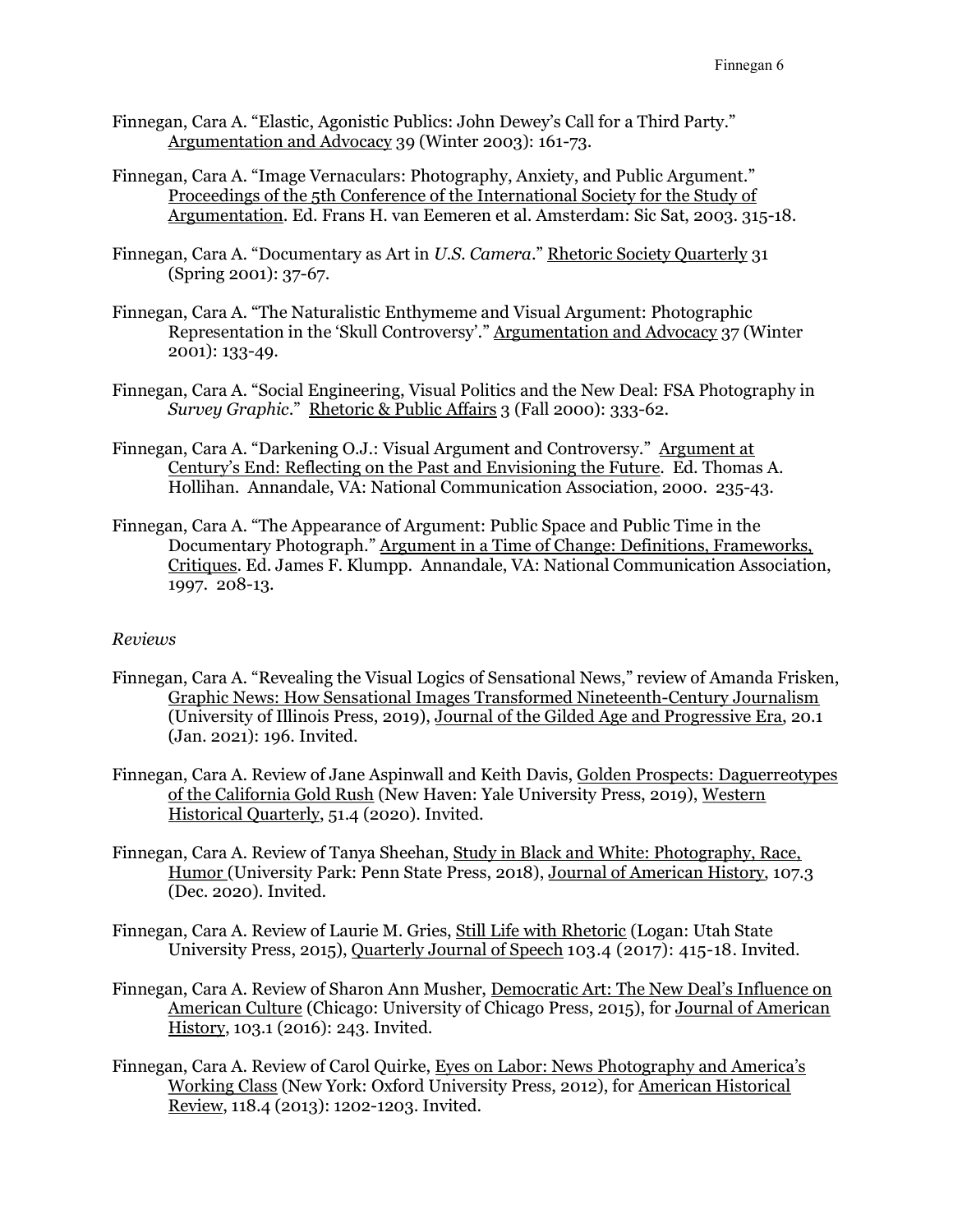- Finnegan, Cara A. Review of Amy Louise Wood, Lynching and Spectacle: Witnessing Racial Violence in America, 1890-1940 (Chapel Hill: University of North Carolina Press, 2009), Southern Communication Journal, 75.5 (2010): 527-30. Invited.
- Finnegan, Cara A. Review of Kate Sampsell-Willmann, Lewis Hine as Social Critic (Oxford: University Press of Mississippi, 2009), Rhetoric & Public Affairs 13.4 (Winter 2010): 741-45. Invited.
- Finnegan, Cara A. Review of Richard Steven Street, Everyone Had Cameras: Photography and Farmworkers in California, 1850-2000 (Minneapolis: University of Minnesota Press, 2008), American Historical Review (October 2010): 1170-1171. Invited.
- Finnegan, Cara A. Review of Robert Hariman and John Louis Lucaites, No Caption Needed: Iconic Photographs, Public Culture, and Liberal Democracy (Chicago: University of Chicago Press, 2007), Rhetoric Society Quarterly 40 (Winter 2010): 94-97. Invited.
- Finnegan, Cara A. Review of Anne Whiston Spirn, Daring to Look: Dorothea Lange's Photographs and Reports from the Field (Chicago: University of Chicago Press, 2008), Quarterly Journal of Speech 95 (Nov. 2009): 471-73.
- Abelmann, Nancy, Susan G. Davis, Cara A. Finnegan, and Peggy J. Miller. "What is StoryCorps, Anyway?" Review of Dave Isay, Listening Is An Act of Love: A Celebration of American Life From The Storycorps Project (New York: Penguin Press, 2007), Oral History Review 36.2 (2009): 255-60.
- Finnegan, Cara A. Review of Amos Kiewe, FDR's First Fireside Chat: Public Confidence and the Banking Crisis (College Station: Texas A&M University Press, 2007), Rhetoric & Public Affairs 12.2 (2009): 337-39. Invited.
- Finnegan, Cara A. Review of John Raeburn, A Staggering Revolution: A Cultural History of Thirties Photography (Urbana: University of Illinois Press, 2006), American Historical Review (December 2007): 1564-65. Invited.
- Finnegan, Cara A. Review of Michael Kammen, Visual Shock: A History of Art Controversies in American Culture (New York: Knopf, 2006). Rhetoric & Public Affairs 10.4 (Winter 2007): 741-44.
- Finnegan, Cara A. Review of David Holloway and John Beck, eds., American Visual Cultures (London: Continuum, 2005). Quarterly Journal of Speech 92 (August 2006): 322-24.
- Finnegan, Cara A. Review of Geoffrey L. Buckley, Extracting Appalachia: Images of the Consolidation Coal Company, 1910-1945 (Athens, OH: Ohio University Press, 2004). Journal of Appalachian Studies 12 (Spring 2006): 162-63. Invited.
- Finnegan, Cara A. Review of Colleen McDannell, Picturing Faith: Photography and the Great Depression (New Haven: Yale University Press, 2004). American Historical Review (February 2006): 221-22. Invited.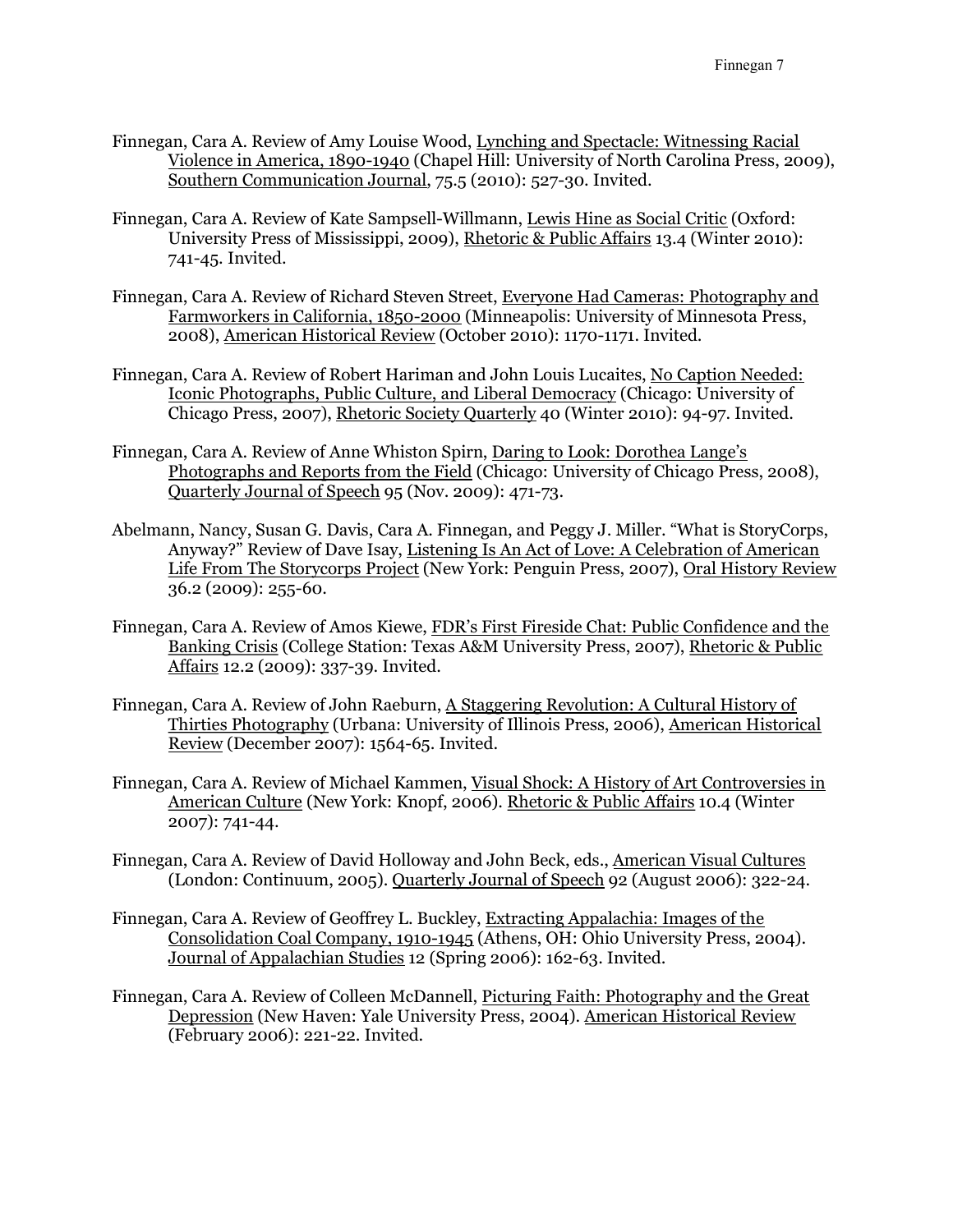Finnegan, Cara A. "Television as Historian." Review of Gary R. Edgerton and Peter C. Rollins, eds., Television Histories: Shaping Collective Memory in the Media Age (Lexington: University of Kentucky Press, 2001). Review of Communication 3 (April 2003): 154-57. Invited.

#### Invited Lectures

- "Photographic Presidents," Department of Political Science, Clemson University, Nov. 2021.
- "Photographic Presidents," Evanston History Center, Evanston, Illinois, Oct. 2021.
- "Photographic Presidents: How Photography and the Presidency Grew Up Together," International Photography Museum and Hall of Fame, St. Louis, May 2021. (virtual)
- "The Candid Camera Presidents: Herbert Hoover and Franklin Roosevelt." University of Southern California Visual Studies Institute, March 2020.
- "Presidents and the History of Photography," DePauw University Undergraduate Honors Conference, April 2019.
- "Barack Obama and the Age of Social Media," Bernard Brock Memorial Lecture, Wayne State University, March 2019.
- "The Last Photographs of William McKinley," Visual Rhetoric Symposium, Northwestern University, Feb. 2019.
- "What Studying Presidents Can Teach Us About the History of Photography," presentation to the University of Illinois Board of Trustees meeting, Sept. 2018.
- "Barack Obama's Visual Archive." Penn State Information and Humanities Conference, Sept. 2018.
- "Photographic Archives for Our Times: Barack Obama in the Age of Social Media." J. Jeffrey Auer Lecture, Department of English, Indiana University, April 2018.
- "The Camera Politic: American Presidents and the History of Photography from the Daguerreotype to the Digital Revolution." Keynote Lecture, University of St. Thomas Undergraduate Communication Research Conference, April 2016.
- "The Fleeting Visual Politics of the Candid Camera." Bruce Gronbeck Lecture, University of Iowa, Feb. 2016.
- "A Presidency in Pictures." Chicago Humanities Festival, Nov. 2015. Video at: https://www.youtube.com/watch?v=Hu0IX68sW5Y&feature=youtu.be
- "Herbert Hoover and the Fleeting Visual Politics of the Candid Camera." Texas A&M University, Sept. 2015.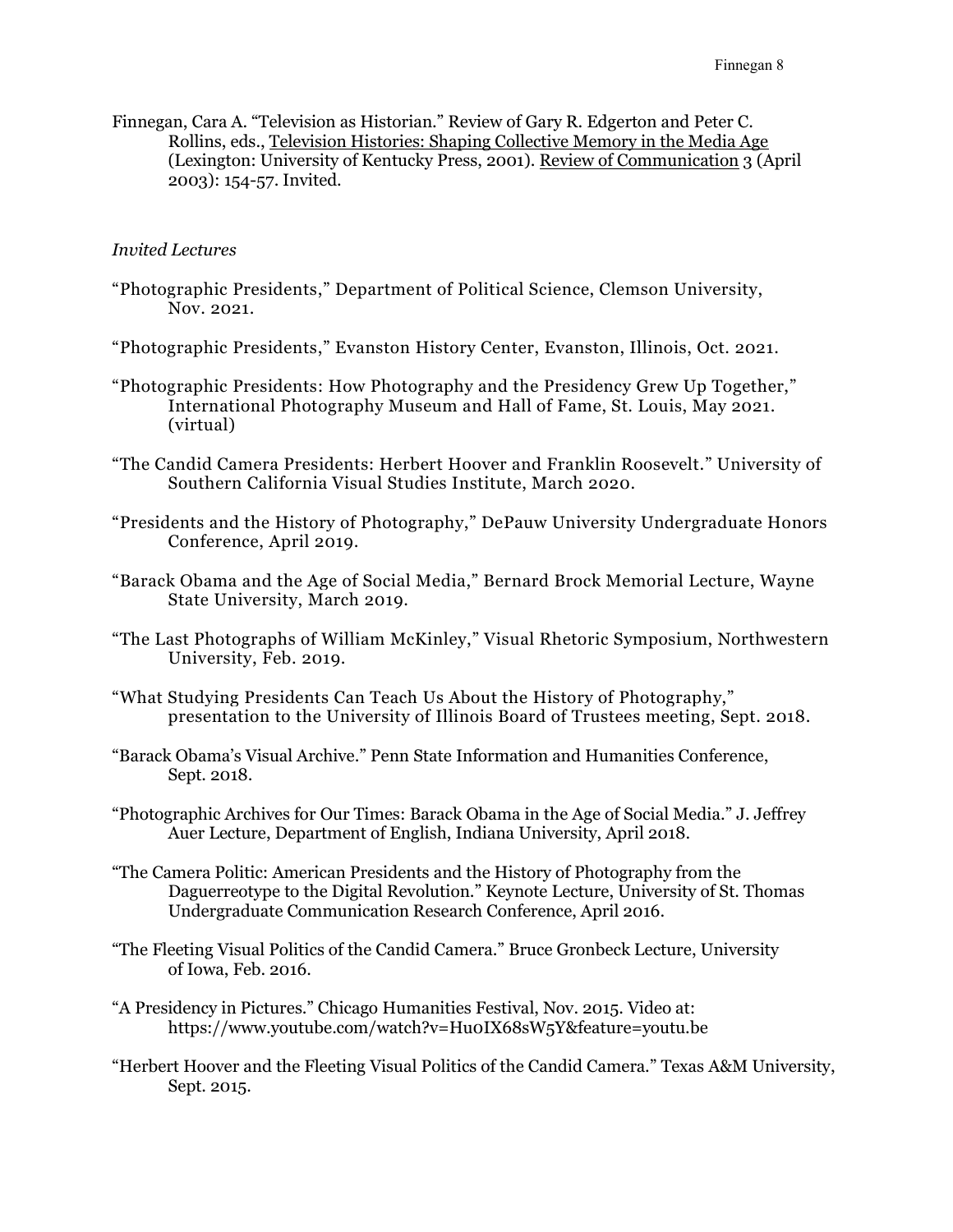- "The Presidential Camera: Histories of Photography through the Executive Lens." Department of Communication, Georgia State University, Oct. 2014.
- "How Photography Has Changed in the Last Twenty-Five Years." Invited presentation for panel on Media, Technology, and the Humanities at Robert Penn Warren Center's 25<sup>th</sup> Anniversary Celebration, Vanderbilt University, Sept. 2013.
- "Picturing the Presidents: Authorizing Obama Through White House Art." Rhetoric Forum, University of Richmond, April 2013.
- "'Photography Good, But Hell of a Subject for a Salon': Reading Photography's Viewers." Department of Communication Arts and Sciences, Penn State University, February 2012.
- "'Photography Good, But Hell of a Subject for a Salon': Reading Photography's Viewers." Department of English, University of Wisconsin-Madison, December 2011.
- "Reading Photography's Viewers: Public Reception of Photographs from the Civil War to the Great Depression." Department of English, Carnegie Mellon University, October 2011.
- "The Flickr President: The Visual Politics of the Obama White House." Invited plenary speaker for American Cultures in a Digital Age conference, Vanderbilt University, March 2011.
- "The Visual Politics of Childhood." Plenary response, Biennial Public Address Conference, University of Pittsburgh, September 2010.
- "Images of Art/The Art of the Image: Visual Politics in the Obama White House." Obama Phenomenon Conference, Texas A&M University, March 2010.
- "Visualizing the Economic Downturn." American Studies Program, Vanderbilt University, February 2009.
- Invited response to Elizabeth Young's lecture, "Portrait and Parody: Lincoln in Visual Culture," Lincoln and Cultural Value symposium, University of Illinois at Urbana-Champaign, November 2008.
- "Speaking of Photography: Recognition and the Art of Imagining Visual Politics." Invited plenary speaker for Visible Memories Conference, Syracuse University, October 2008.
- "Viewing the Visual Republic." Plenary response, Biennial Public Address Conference, University of Wisconsin-Madison, September 2008.
- "Blogging Visual Politics." Keynote panel at Fourth Kern Conference on Visual Communication, Rochester Institute of Technology, Rochester, NY, April 2008.
- "The Mumler Spirit Photographs Trial: Visual Culture, Rhetorical Response, and the Sanctioning of Imagination." Department of Communication, University of Alabama, March 2008.
- "Photography's Publics: Viewer Agency and the Mumler Spirit Photographs Trial." Third Midwest Winter Workshop, Indiana University, January 2008.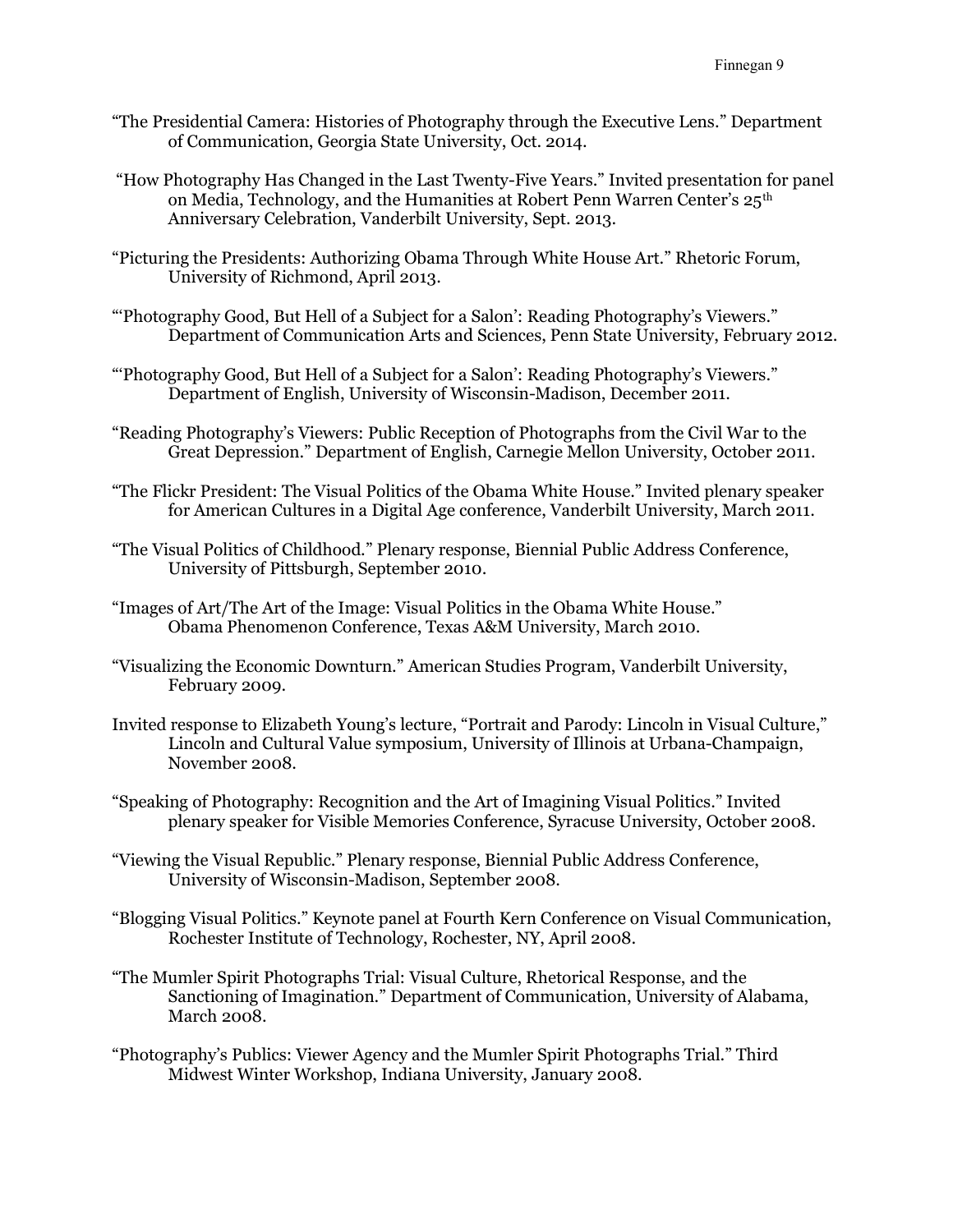- "The Mumler Spirit Photographs Trial: Visual Culture, Rhetorical Response, and the Sanctioning of Imagination." College of Communication, University of Texas, December 2007.
- "Picturing Poverty: American Documentary Photography in the 1930s." University of Puget Sound, Tacoma, WA, February 2007.
- "Praising Photography's Witness: Hurricane Katrina and the Visual Tradition of the FSA." Department of Communication, University of Memphis, December 2006.
- "Teaching Visual Rhetoric." Peabody School of Education, Vanderbilt University, November 2006.
- "Praising Photography's Witness: Image Vernaculars and American Visual Traditions." Plenary speaker, Biennial Public Address Conference, Vanderbilt University, October 2006.
- "Image Vernaculars: Rhetorics of Photography in American Public Culture." Third Kern Conference on Visual Communication, Rochester Institute of Technology, Rochester, NY, April 2006.
- "The Visual Politics of American Poverty." Keynote address, Communication Day, Eastern Illinois University, February 2006.
- "Visualizing the Working Child: Image Vernaculars of Progressive Era Child Labor Rhetoric." School of Communication, Northwestern University, July 2005.
- "Visualizing Democratic Deliberation." Brigance Colloquy on Rhetoric and Democratic Citizenship, Wabash College, April 2005.
- "Recognizing Lincoln: Image Vernaculars of Nineteenth Century Visual Culture." Department of Speech Communication, University of Georgia, March 2005.
- "The Circulation of the FSA Photographs in 1930s Print Culture." Franklin Delano Roosevelt Presidential Library and Museum, Hyde Park, NY, March 2005.
- "Picturing Poverty: FSA Photographs in LOOK Magazine." Department of Communication Arts, University of Wisconsin-Madison, May 2002.
- "Images of Poverty in Depression Photography." Department of Communication Studies, Northwestern University, May 2000.

#### Conference Presentations

- "Scholarship as Creative Work/Creative Work as Scholarship," panelist for RSA Remote event sponsored by Rhetoric Society of America, March 2021.
- "Inviting Vision: A Roundtable on the Present and Future of Visual Rhetoric." (Did not present; RSA 2020 was cancelled due to the COVID-19 global pandemic.)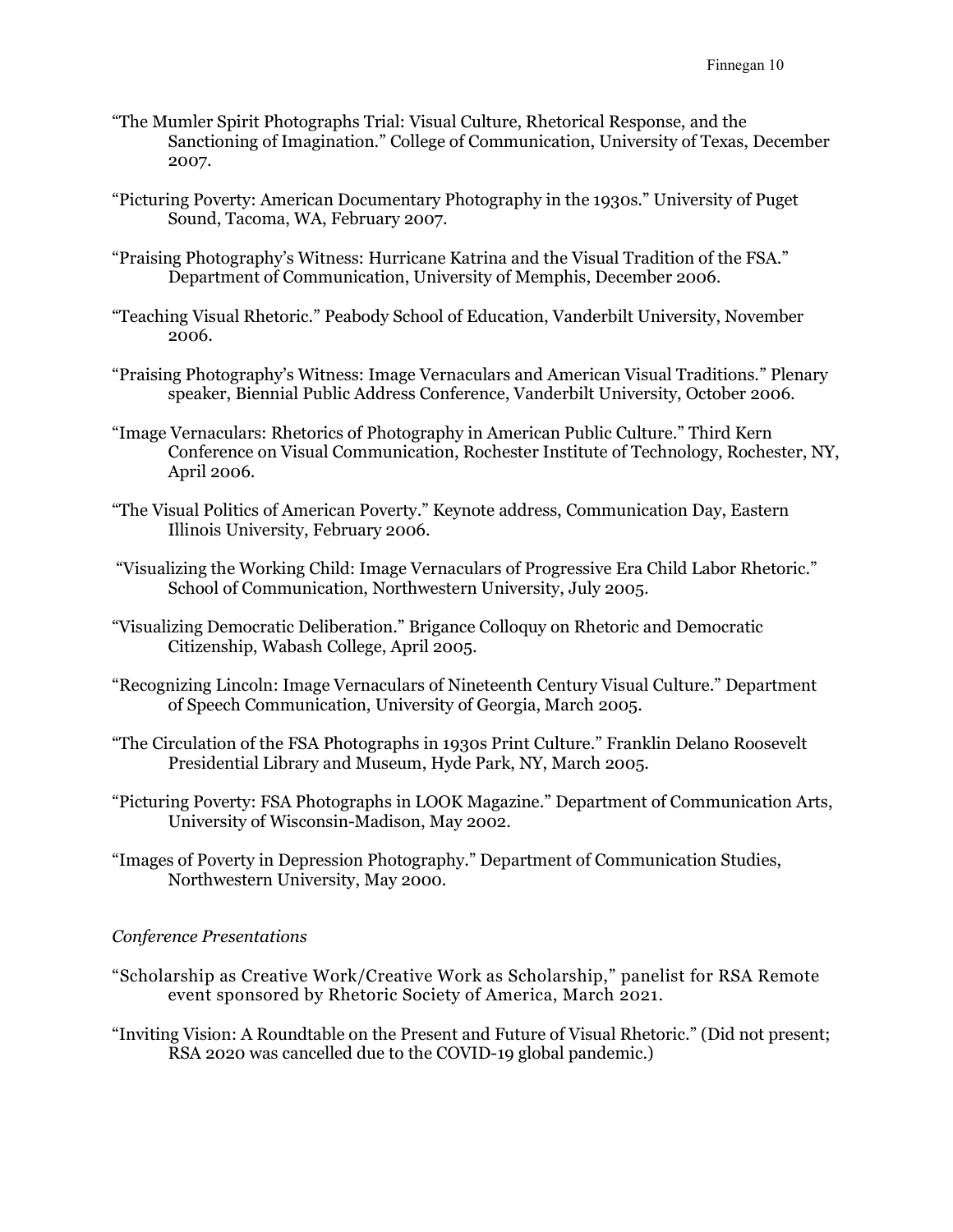- "Archiving History, Archiving Identity: Visual Culture and the Rhetorical Construction of History, Politics, and Subjects," National Communication Association, Dallas, TX, Nov. 2017.
- "The Candid Camera and the Changing Visual Values of Political Space." International Society for the History of Rhetoric, London, UK, July 2017.
- "Visual Communication Scholar Spotlight: Cara Finnegan." National Communication Association, Philadelphia, PA, Nov. 2016.
- "Pursuing Grant-Funded Research in Communication: Challenges and Opportunities Across the Discipline." Panel discussion, National Communication Association, Philadelphia, PA, Nov. 2016.
- "Archival Activism." Panel discussion, National Communication Association, Philadelphia, PA, Nov. 2016.
- "Fortune Magazine and the New Visual Politics of the Candid Camera." Print Matters: Histories of Photography and Illustrated Magazines Workshop, CUNY/Rutgers/New York Public Library, April 2016.
- "On Becoming Professional." Roundtable for graduate students and junior faculty at National Communication Association, Chicago, IL, November 2014.
- "Writing a Microhistory of the Verbal Communication Course at the University of Illinois: Archival Lessons and Challenges." Co-authored with Marissa Wallace. Paper presented at National Communication Association, Chicago, IL, November 2014.
- "Rhetorical Studies' Origin Stories: How a Local Example Challenges our Histories of the Communication Course." Co-authored with Marissa Wallace. Paper presented at Rhetoric Society of America, San Antonio, TX, May 2014.
- "Visualizing the Authentic Lincoln." Paper presented at National Communication Association, Washington, D.C., November 2013.
- "Honoring the Life and Work of Diane S. Hope." Paper presented at National Communication Association, Washington, D.C., November 2013.
- "Doing Visual Politics in Real Time: Reading the Optics of Now." Invited organizer of "supersession" panel at Rhetoric Society of America conference, Philadelphia, May 2012.
- "The Visual Voices of Children in the Early 20<sup>th</sup> Century Child Labor Debate." Paper presented at the National Communication Association, New Orleans, November 2011.
- "Barbie Zelizer on Imagination." Invited panelist for discussion of Zelizer's About to Die: How News Images Move the Public. National Communication Association, New Orleans, November 2011.
- "Authorizing Obama: Flickr's Presidential Rhetoric." Association for Education in Journalism and Mass Communication, St. Louis, August 2011.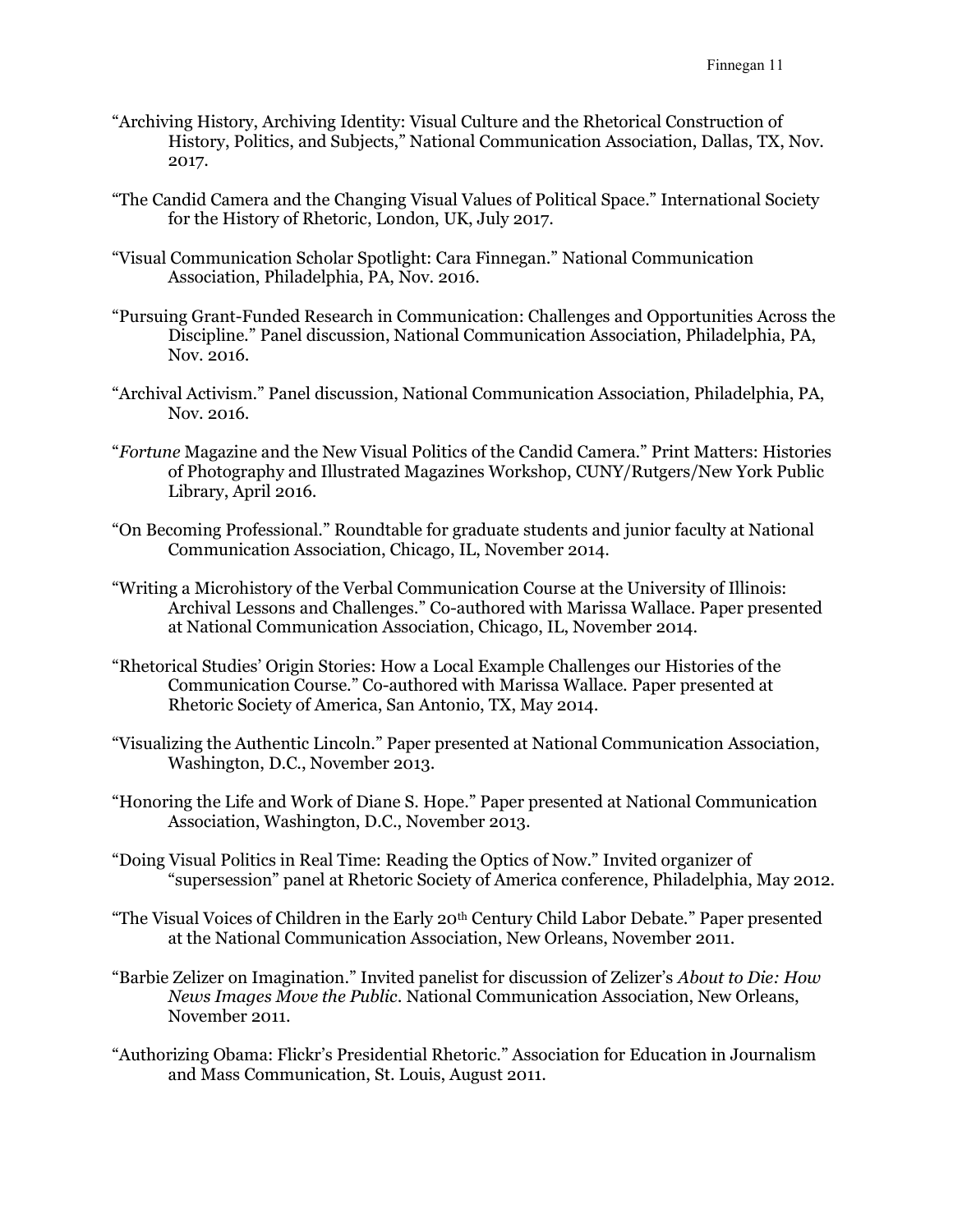- "The Role of Context and Archival Research in the Criticism Course." Panel organizer and presenter, NCA Summer Conference on Teaching Rhetorical Criticism/Critical Inquiry, University of Puget Sound, Tacoma, WA, July 2010.
- "The Role of Writing in the Criticism Course." Panel organizer and presenter, NCA Summer Conference on Teaching Rhetorical Criticism/Critical Inquiry, University of Puget Sound, Tacoma, WA, July 2010.
- "The Rhetorical Criticism Course as a Writing Course." Spotlight session on rhetorical criticism pedagogy at Rhetoric Society of America conference, Minneapolis, May 2010.
- "The Legacy of Northwestern's Rhetoric Program." Panel participant, Northwestern University Conference to Honor David Zarefsky, Evanston, IL, May 2009.
- "Seeing Ghosts: The Mumler Spirit Photography Trial and the Politics of Viewership." Rhetoric Society of America conference, Seattle, WA, May 2008.
- "Amateurs Arise: Experiments in Old/New Media." Rhetoric Society of America conference, Seattle, WA, May 2008.
- "Performative Traditions of Visual Rhetoric: Farm Security Administration Photography After Hurricane Katrina." National Communication Association convention, Chicago, IL, November 2007.
- "The Visual Canary in the Mineshaft of Communication: How Intellectual Property Shapes Intellectual Activity." Participant in roundtable discussion at National Communication Association convention, Chicago, IL, November 2007.
- "Speaking of Photography: Visual Culture, Historical Images, and the Problem of Response." Visual Democracy Conference, Center for Global Communication and Culture, Northwestern University, November 2007.
- "The Working Child as Productive Citizen: Image Vernaculars of Pro-Child Labor Rhetoric." Rhetoric Society of America conference, Memphis, TN, May 2006.
- "Multimodality, Visuality, Publicity." National Communication Association, Boston, MA, November 2005.
- "Pursuing Photographic Artifacts." National Communication Association, Boston, MA, November 2005.
- "The Working Child as Productive Citizen." Alta Argumentation Conference, Alta, UT, August 2005.
- "Reflections on Picturing Poverty: Print Culture and FSA Photographs." National Communication Association, Chicago, IL, November 2004.
- "Image Vernaculars and Iraq War Photography." Rhetoric Society of America, Austin, TX, May 2004.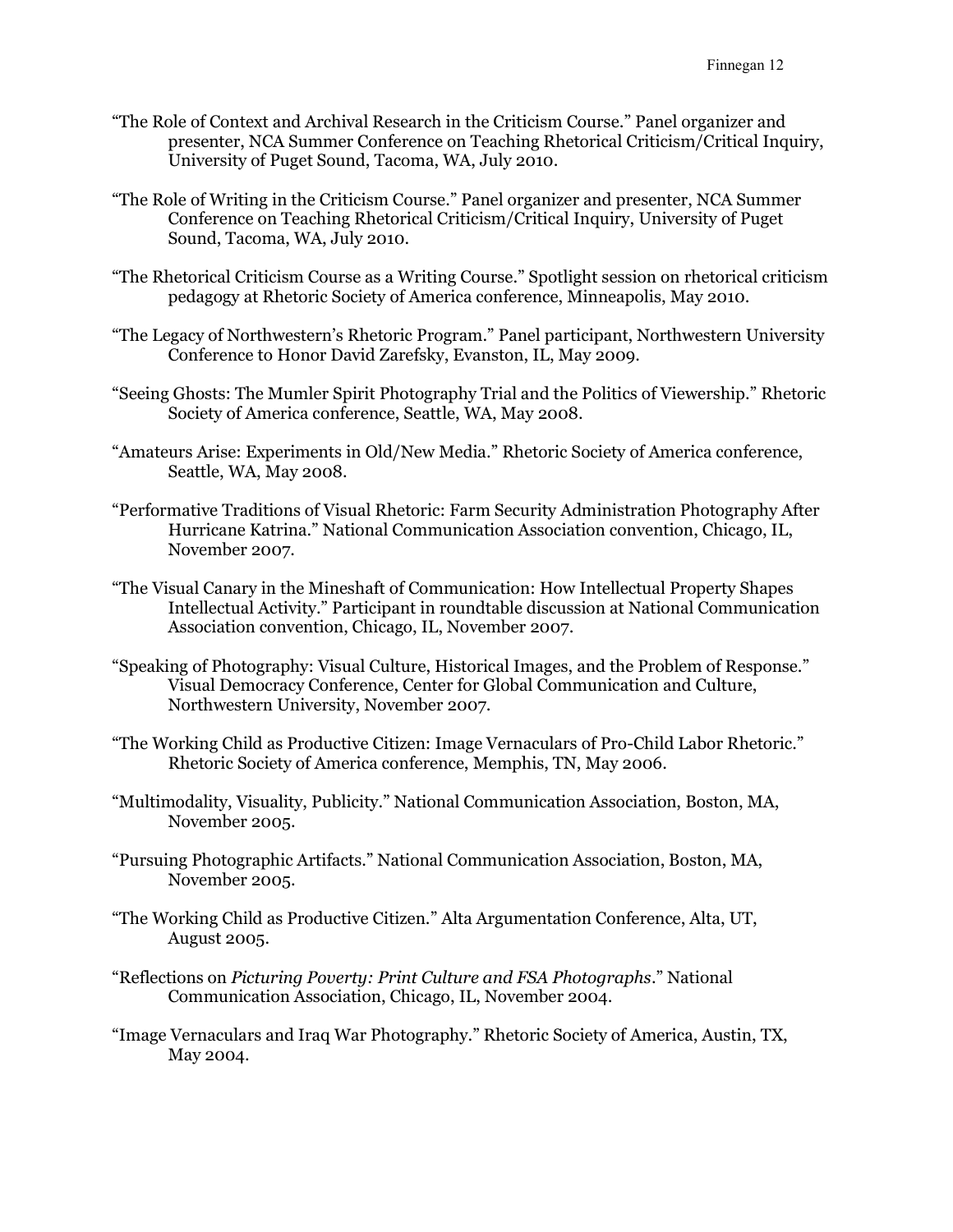- "Varieties of Visual Experience." Participant in panel discussion on merging the practice of visual art with scholarship. National Communication Association, Miami, FL, November 2003.
- "Borrowed Words, Borrowed Images." National Communication Association, Miami, FL, November 2003.
- "Visual Rhetoric and Social Change." Invited organizer for Keynote "Master Panel" on Visual Rhetoric, William Kern Conference on Visual Communication: Rhetorics and Technologies, Rochester Institute of Technology, Rochester, NY, April 2003.
- "Rhetorical Circulation and Visual Politics." Presenter at Keynote "Master Panel" on Visual Rhetoric, William Kern Conference on Visual Communication: Rhetorics and Technologies, Rochester Institute of Technology, Rochester, NY, April 2003.
- "Visual Culture in Action: Visual Rhetorics of Public Affairs." Organizer and co-chair (with Anne T. Demo) of day-long pre-conference seminar exploring intersections of rhetorical studies and visual culture. National Communication Association, New Orleans, LA, November 2002.
- "Circulation, Visual Culture, and the Public: Is Public Sphere Theory Iconophobic?" Seminar presentation (co-authored with Jiyeon Kang) at "Visual Culture in Action: Visual Rhetorics of Public Affairs" seminar, National Communication Association, November 2002.
- "Image Vernaculars: Photography, Anxiety, and Public Argument." International Society for the Study of Argumentation, Amsterdam, The Netherlands, June 2002.
- "What is the Place of Rhetorical History in Visual Rhetoric?" Rhetoric Society of America, Las Vegas, NV, May 2002.
- "Visual Rhetoric and Rhetorical History: Exploring the Connections," organizer and presenter for roundtable discussion. National Communication Association, Atlanta, GA, November 2001.
- "Progressive 'Activism' vs. New Deal 'Propaganda': Re-Reading the Photographic Practices of Dorothea Lange." National Communication Association, Atlanta, GA, November 2001.
- "Dewey in Context," invited presenter for roundtable discussion, "Radicalizing the Roots of Public Sphere Studies: John Dewey in the Twenty-First Century." National Communication Association, Atlanta, GA, November 2001.
- "The Lincoln Daguerreotype Controversy: Rhetorics of Recognition and Identification in Digital Culture." Visual Communication: Rhetorics and Technologies conference at Rochester Institute of Technology, Rochester, NY, March 2001.
- "The Lincoln Daguerreotype Controversy." National Communication Association, Seattle, WA, November 2000.
- "Not Intended for Framing: Documentary as Art in  $U.S.$  Camera." Rhetoric Society of America, Washington, DC, May 2000.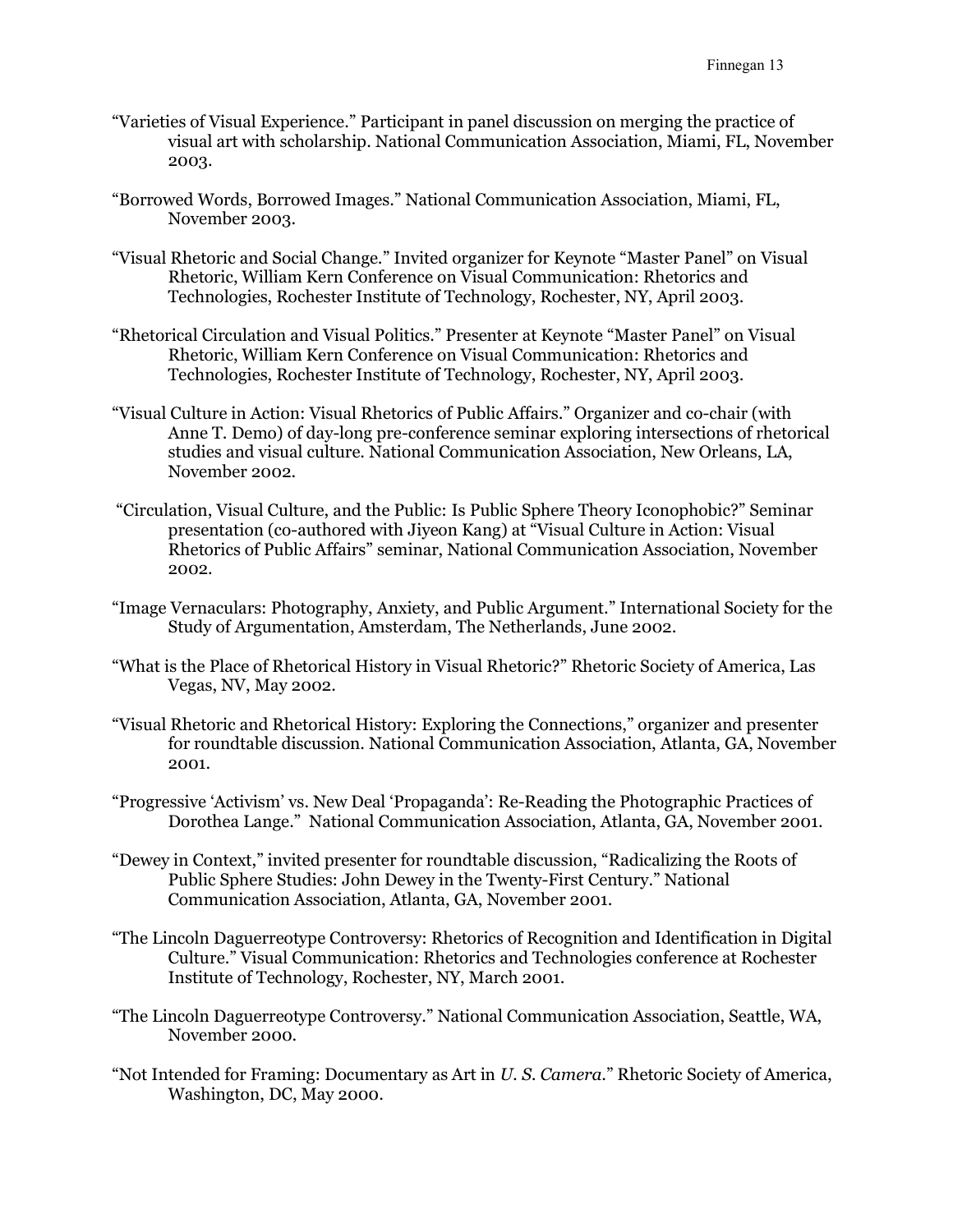- "Visual Rhetorics and the Myth of the Migrant: The FSA Visualizes 'The Real Joads'." National Communication Association, Chicago, IL, November 1999.
- "Social Engineering and Photographic Representation: Resistance of the Icon to the Logos in Survey Graphic." Top Three Paper in American Studies Division, National Communication Association, Chicago, IL, November 1999.
- "Images in Controversy: 'Wooden Nickel Pictures' and Photographic Representation in the Depression." Top Three Paper in Argumentation and Forensics Division, National Communication Association, New York, NY, November 1998.
- "Photography and Emotion: An Analysis of Dorothea Lange's 'Migrant Mother'." National Communication Association, New York, NY, November 1998.
- "Articulating the Between-Space: Photography and Mimesis." National Communication Association, Chicago, IL, November 1997.
- "What If Your Wilderness Is My Home? The Boundary Waters Controversy." Speech Communication Association, San Diego, CA, November 1996.
- "Unity in Diversity: Official English Redefines America." Speech Communication Association, San Diego, CA, November 1996.
- "Threads of Charity: The NAMES Project AIDS Memorial Quilt in a Comic Frame." Speech Communication Association, San Antonio, TX, November 1995.
- "Discourses of Charity: Reclaiming Burke's Comic Frame." Eastern Communication Association, Pittsburgh, PA, April 1995.
- "A Performance of Mourning: The NAMES Project AIDS Memorial Quilt as Personal Narrative." Western States Communication Association, Portland, OR, February 1995.
- "Production for Reproduction: Grunge, Benjamin and the Challenge to Popular Culture." Eastern Communication Association, Washington, DC, April 1994.

# Teaching

Teaching and Service Awards and Honors

- Faculty Mentoring Award, Rhetorical and Communication Theory Division, National Communication Association, 2017.
- LAS Faculty Fellow, College of Liberal Arts and Sciences Teaching Academy (LASTA), University of Illinois, 2009-2010.

Campus Excellence in Undergraduate Teaching Award, University of Illinois, 2005-06.

Dean's Excellence in Undergraduate Teaching Award, College of Liberal Arts and Sciences,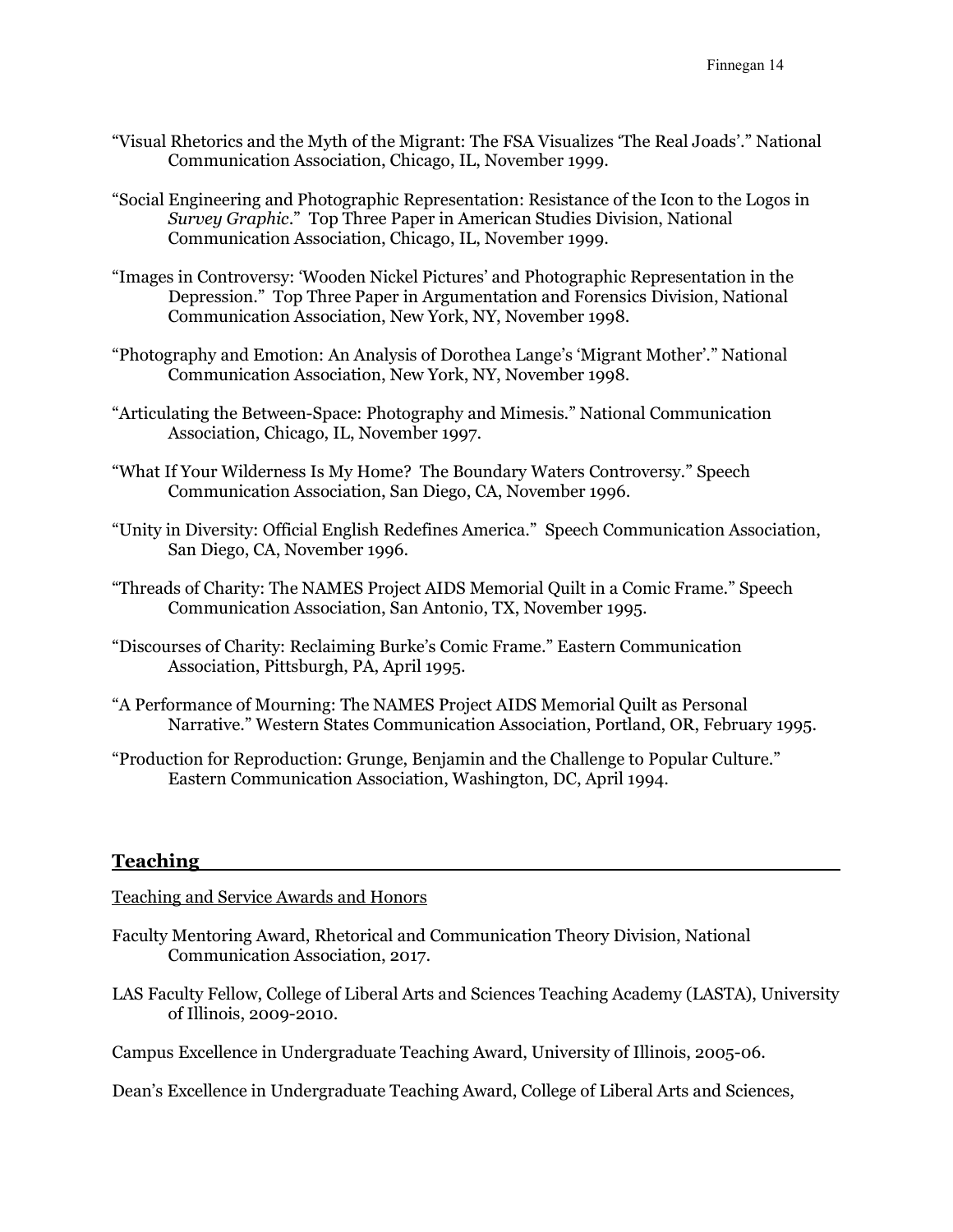University of Illinois, 2005-06.

- James A. Hagan Teaching Fellow, College of Liberal Arts and Sciences, University of Illinois, 2004-2005. \$3000.00 grant for course development.
- Alumni Discretionary Fund Award, College of Liberal Arts and Sciences, University of Illinois, 2003-2004. \$1000.00 award for exceptional service to the College.
- "List of Teachers Ranked as Excellent By Their Students," University of Illinois. 36 semesters (every semester eligible since joining the faculty in Spring 1999).
- Teaching Assistant Fellow, Searle Center for Teaching Excellence, Northwestern University, 1997-98.

#### Courses Taught at the University of Illinois

Graduate Courses (CMN 538) Rhetoric in Context Writing Rhetorical Histories Current Issues in Rhetorical Theory The Problem of the Public Concepts in Visual Rhetoric Advanced Historical and Critical Methods Visual Politics of U.S. Public Culture Visual Rhetoric: The Farm Security Administration Photography Project Rhetorics of Sight, Sound, and Sense Writing in Graduate School (CMN 529) Picturing Health (online Health Communication master's program; CMN 595)

Combined Graduate/Undergraduate "Bridge" Courses Gender and Rhetoric (CMN 450) Rhetorical Criticism (CMN 423)

Undergraduate Courses Photography and Public Life (CMN 396) Visual Politics (CMN 340) Visual Politics online (CMN 340 – course designer) Oral and Written Communication I & II (CMN 111-112) Art History (History of Photography), Odyssey Project (Spring 2011)

Plus various independent study courses at graduate and undergraduate level

Courses Taught at Northwestern University (1995-1998)

The New Rhetoric and the Rhetorical Turn (Comm E25): Teaching assistant Contemporary Issues in Freedom of Speech (Comm C30-1): Teaching assistant Public Speaking (GSP A02): Sole instructor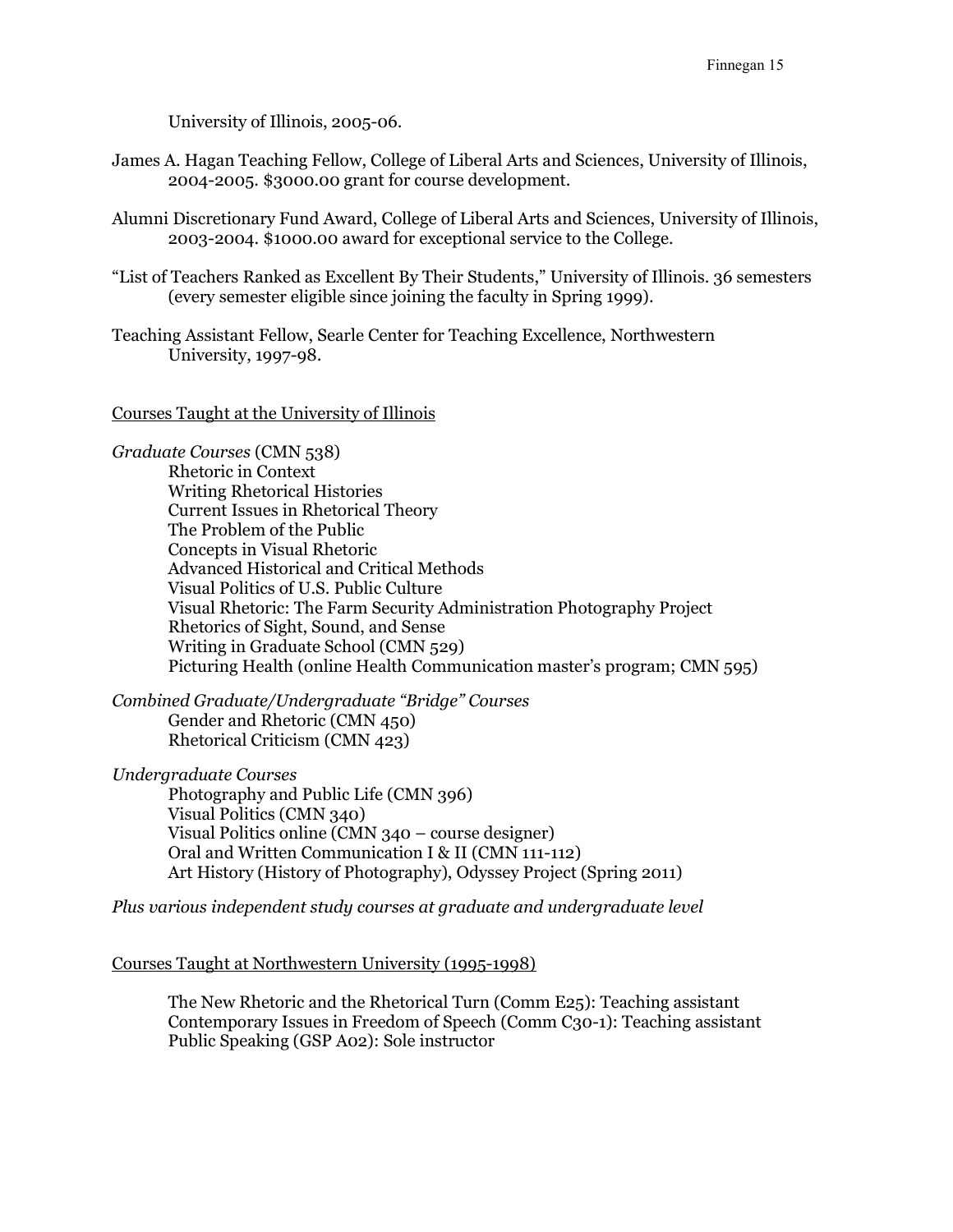### Courses Taught at the University of Maine (1993-95)

Fundamentals of Public Communication (SPC 103): Sole instructor

### Interdisciplinary Campus Engagement at the University of Illinois

- Co-moderator, "RBG: Virtual Conversation with the Filmmakers," Women and Gender in Global Perspectives program panel discussion about Ruth Bader Ginsburg documentary with directors Julie Cohen and Betsy West, Feb. 2021.
- Moderator, "Publishing the Second Book" panel, University of Illinois Press symposium, Feb. 2020.
- "History of Writing and Speaking Courses at Illinois." With Kelly Ritter. Center for Writing Studies Brownbag, March 2018.
- "Photographing George Washington: Presidents, Portrait Photography, and the Building of National Memory." Center for Advanced Study symposium, April 2016.
- Art History instructor, Odyssey Project, Spring 2011.
- Moderator, Keynote Session (featuring Marita Sturken), Memory and the Visual Conference, Illinois Program for Research in the Humanities, April 2011.
- "The Flickr President: The Visual Politics of the Obama White House." Modern Art Colloquium, School of Art and Design, April 2011.
- Rhetorical Studies Reading Group, sponsored and funded by Illinois Program for Research in the Humanities. Co-founder 2006-07; participant/co-leader 2006-2011.
- Director, "Lincoln's Rhetorical Worlds" Speaker Series, Fall 2008-Fall 2009. PI on grant funded by Lincoln Bicentennial Committee. Grant amount: \$14,750.00.
- "Election 2008: Rhetoric and Politics." Organizer/moderator for Illinois Program for Research in the Humanities panel, October 2008.
- "The Mumler Spirit Photographs Trial and the Sanctioning of Imagination." Modern Art Colloquium, School of Art and Design, February 2008.
- "FSA Photography After Hurricane Katrina." Department of Speech Communication Colloquium, November 2007.
- American Studies Working Group, sponsored by the Illinois Program for Research in the Humanities, 2000-2005. Co-founder.
- "Recognizing Lincoln: Image Vernaculars in Nineteenth Century Visual Culture." Center for Writing Studies Brown Bag Series, December 2004.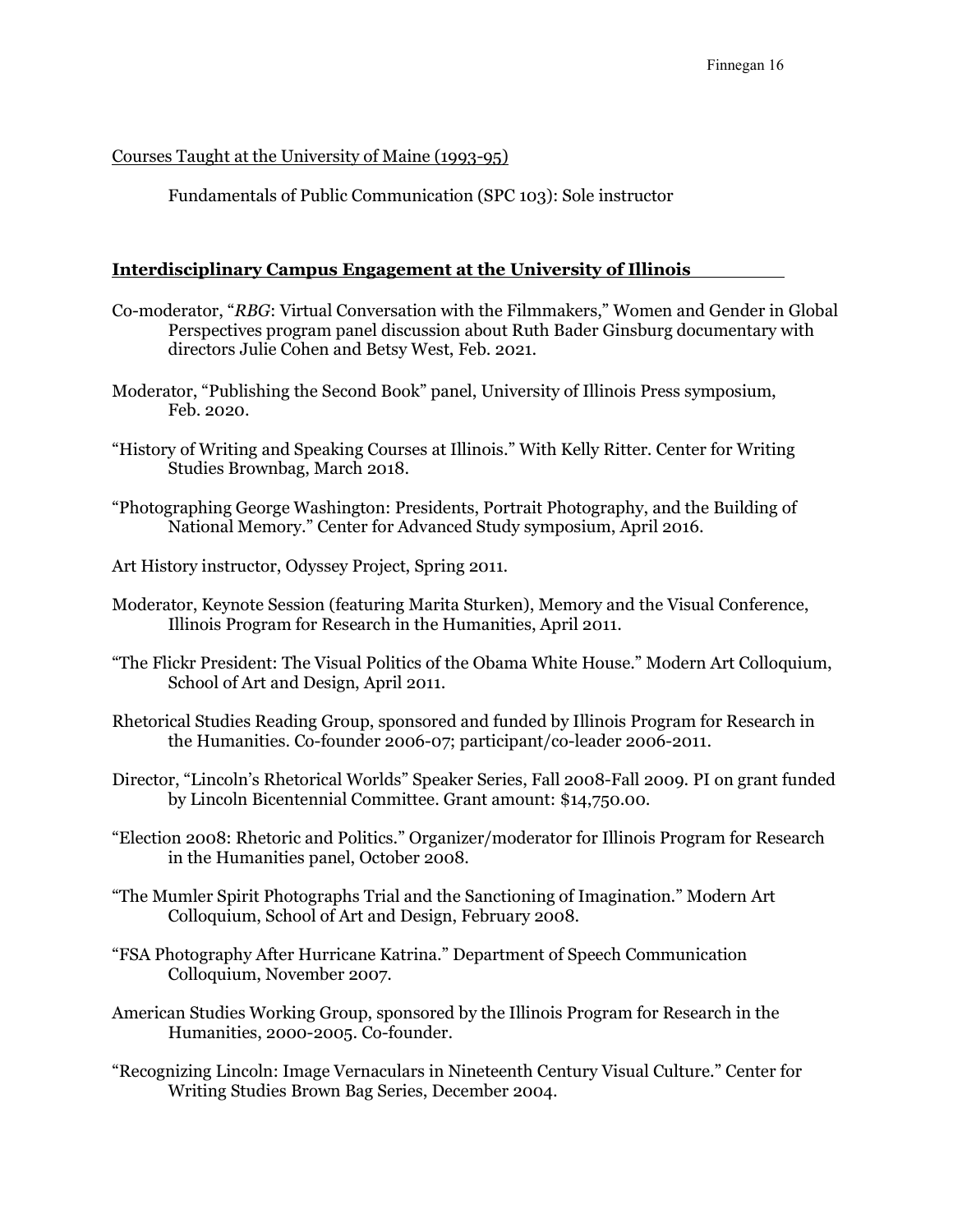- "Image Vernaculars: A Rhetorical History of Photographic Evidence." Modern Art Colloquium, School of Art and Design, April 2004.
- "Recognizing Lincoln: Image Vernaculars in Nineteenth Century Visual Culture." American Studies Working Group, April 2004.
- Visual Culture Reading Group, sponsored by the Illinois Program for Research in the Humanities, 2001-2002. Co-founder.
- "Picturing Poverty: Print Culture and FSA Photographs." Presentation to Negotiating Text and the Arts Reading Group, Illinois Program for Research in the Humanities, March 2004.
- "Photography and Print Culture: The Case of the FSA." Modern Art Colloquium, School of Art and Design, March 2002.
- "Audience(s) In and Around The Domain of Images." Exploring The Domain of Images Symposium, Center for Advanced Study, April 2001.

Center for Advanced Study, "Initiative on The Domain of Images," Spring 2001.

#### Service

Disciplinary Service

#### External Department Reviewer

Department of Communication Studies, Colorado State University, 2019

### Promotion and Tenure Reviewing

External reviewer for tenure and promotion case (doctoral institution), 2012, 2014, 2015, 2017, 2018, 2019, 2021.

External reviewer for promotion to full professor case (doctoral institution), 2017 (2), 2018, 2019 (2).

External reviewer for promotion to full professor case (liberal arts institution), 2013, 2018.

External reviewer for tenure and promotion case (liberal arts institution), 2012, 2015, 2018, 2021.

External reviewer for tenure and promotion case (research/MA institution), 2012, 2015, 2019.

### Editorial Service

Advisory Board, Penn State University Press Series in Transdisciplinary Rhetoric

Advisory Board, University Press of Mississippi Race, Rhetoric, and Media series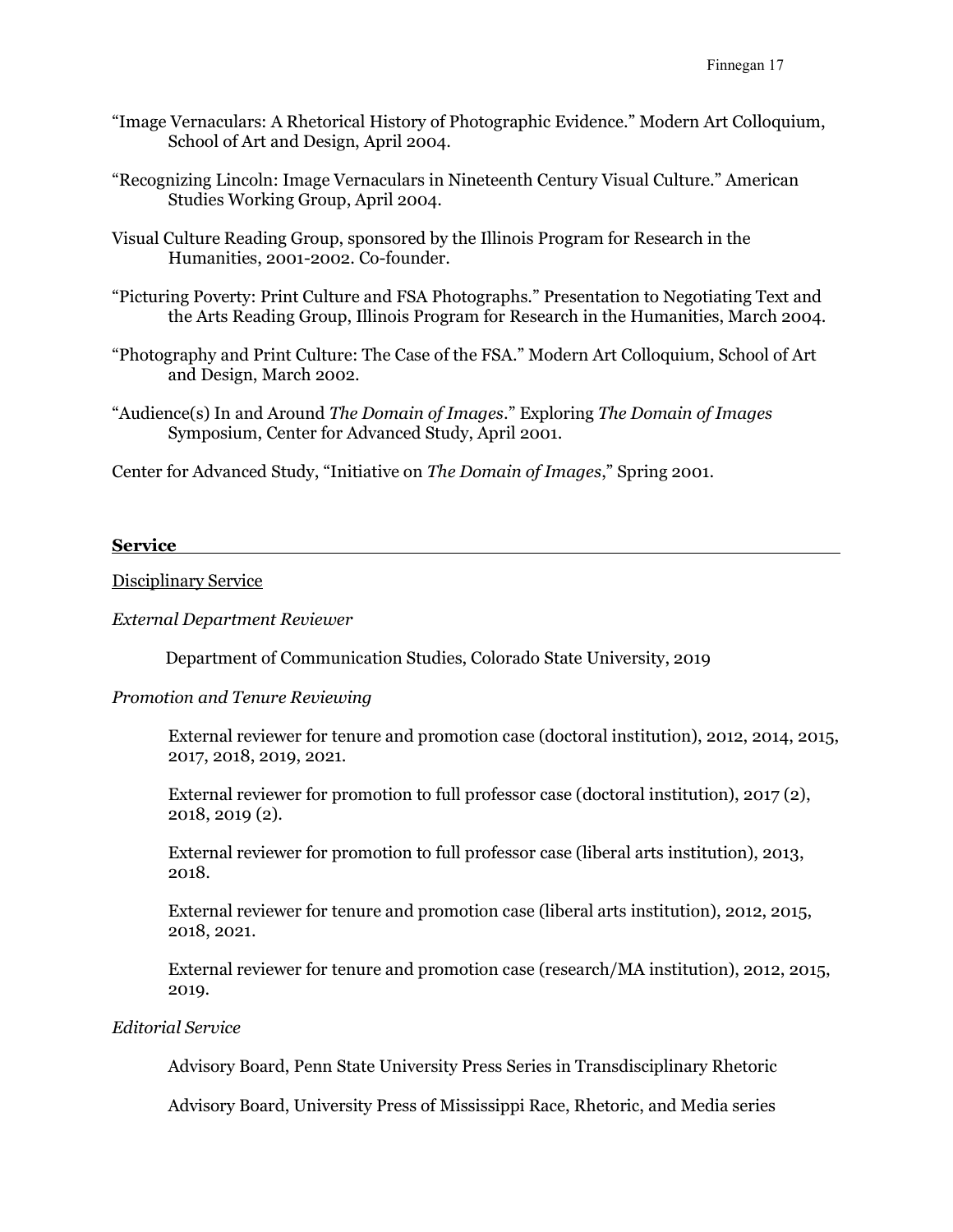Book review editor, Quarterly Journal of Speech, 2010-2013.

Co-editor, "Lincoln's Rhetorical Worlds," special issue of Rhetoric & Public Affairs, Fall 2010.

Editorial Board, Rhetoric & Public Affairs, 2008-present.

Editorial Board, Rhetoric Society Quarterly, 2016-present.

Editorial Board, Rhetoric Review, 2008-2014.

Editorial Board, Quarterly Journal of Speech, 2005-2010; 2017-present.

Editorial Board, Communication and Critical/Cultural Studies, 2006-2008.

Editorial Board, Communication Studies, 2004-2006.

Reviewer, Social Sciences and Humanities Research Council of Canada, 2005-2006.

Textbook reviewer, 1999-2009. Allyn and Bacon; Bedford/St. Martin's; Oxford; McGraw-Hill.

Invited Manuscript Reviewer

 International Journal of Communication, 2014 Academy of Management Review, 2013 Advances in the History of Rhetoric, 2011 Communication Theory, 2010 Visual Communication Quarterly, 2008, 2020 Western Journal of Communication, 2008, 2009 Philosophy and Rhetoric, 2005 Rhetoric & Public Affairs, 2005, 2006, 2007 Communication and Critical/Cultural Studies, 2005 Rhetorica Scandinavia, 2005 Journal of American History, 2005-2006, 2013 Rhetoric Society Quarterly, 2004, 2010 Argumentation and Advocacy, 2002 Presidential Studies Quarterly, 2001, 2008, 2017 Communication Review, 2001 Southern Communication Journal, 1998, 2017, 2021 College English, 2016 Communication Quarterly, 2017 Photography and Culture, 2020 Lehigh University Press, 2014 (book manuscript) Bloomsbury Press (UK), 2014 (book proposal) University of Alabama Press, 2011 (book proposal) University of South Carolina Press, 2011 (book proposal) University of Illinois Press, 2008, 2009, 2015 (book manuscripts) Southern Illinois University Press, 2008 (book manuscript) University of Copenhagen, 2009 (book manuscript) Ohio State University Press, 2018 (book manuscript)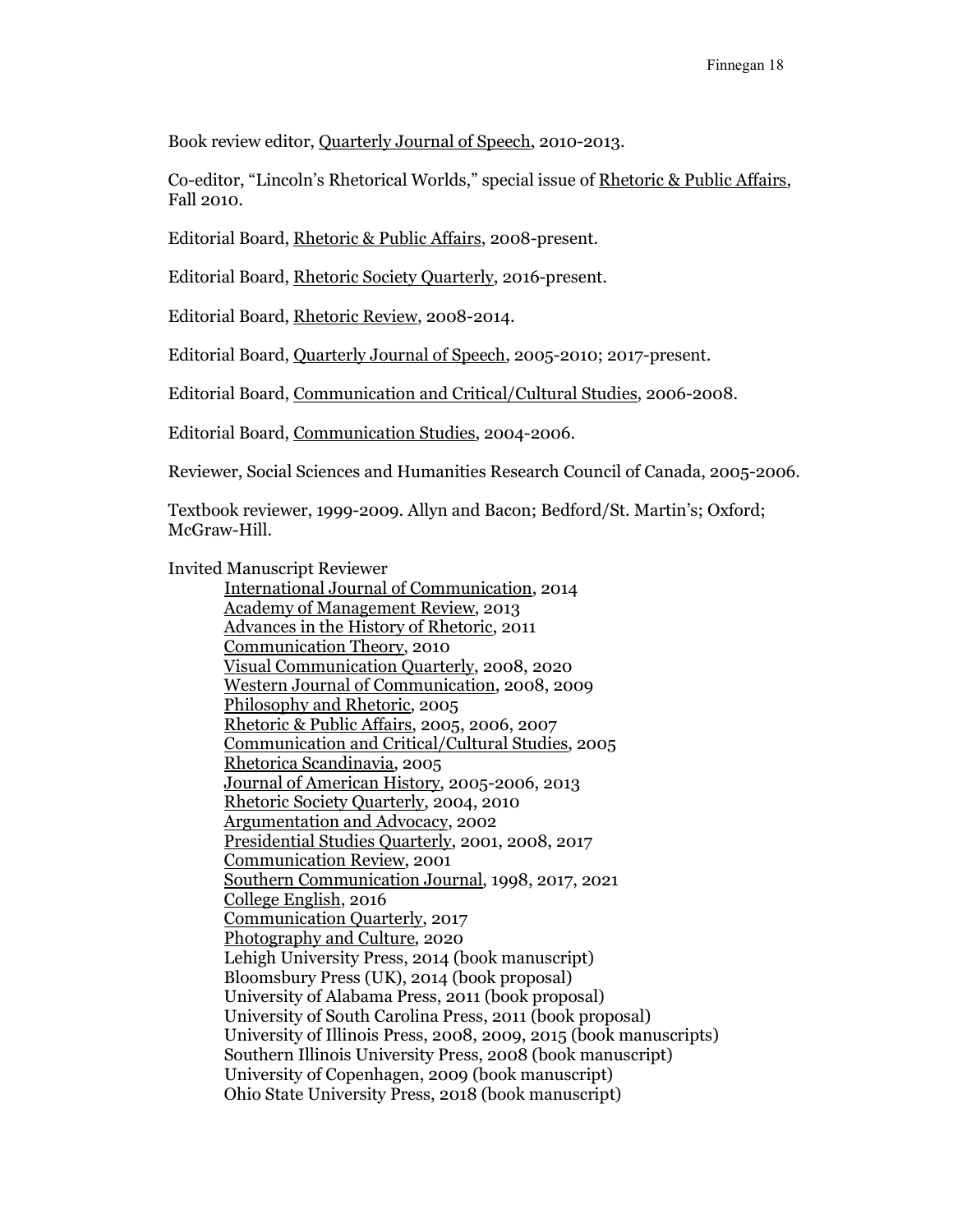University of Texas Press, 2018 (book manuscript)

#### Professional Organization Service

National Communication Association

Publications Council, 2018-20 Midcareer Scholar's Writing Retreat, co-facilitator, 2018 Judge, James L. Golden Student Essay in Rhetoric Award, 2014 Nominating Committee, 2010-2011 Co-organizer, NCA Summer 2010 Conference on Criticism Pedagogy, 2008-2010 Rhetorical and Communication Theory Division Immediate Past Chair, 2010-2011 Chair, 2009-2010 Vice Chair, 2008-09 (planned 2008 convention program) Vice Chair-Elect, 2006-07 Nominating Committee (chair, 2000; member, 2005) Awards Committee (chair, 2004; member, 2002-2003) Paper Reviewer, 2000, 2002, 2004, 2006, 2007, 2010, 2011 Panel Chair, 2000 Respondent, 2004, 2007, 2009 Public Address Division Nichols Award Committee, 2010 Chair, Winans-Wichelns Book Award Committee, 2005 Campbell-Benson Prize Committee, 2016-18 (chair 2018) Respondent, 2014 American Studies Commission: Paper Reviewer, 1999, 2000 Environmental Studies Commission: Panel Chair, 2002 Argumentation and Forensics Division: Respondent, 2006 Visual Communication Division Awards Committee member, 2004 Respondent, 2004, 2006, 2007 Panel Chair, 2004, 2005 Paper Reviewer, 2006 Assistant Conference Coordinator, Doctoral Honors Conference, 1998

### Rhetoric Society of America

Co-organizer, Visual Rhetoric Mini-Institute, 2020 RSA Conference (cancelled) Co-Director, 2016 RSA Conference, Atlanta (2014-2016) Board of Directors, 2010-2013 (elected by full membership) Associate Director, 2013 RSA Institute at University of Kansas Workshop Co-Leader (with Anne Demo), RSA Institute, June 2013 Chair, RSA Awards Committee, 2010-2012 Nominating Committee, 2011 Rhetoric Society Quarterly editor search committee, 2010 Senior Scholar, Research Network, 2010 and 2012 RSA conferences Hauser Award (Top Student Paper) committee, 2010 Panel Chair, 2000, 2006, 2008, 2012, 2014 Panel Respondent, 2006, 2010 Session organizer for RSA panel slot at NCA, 2017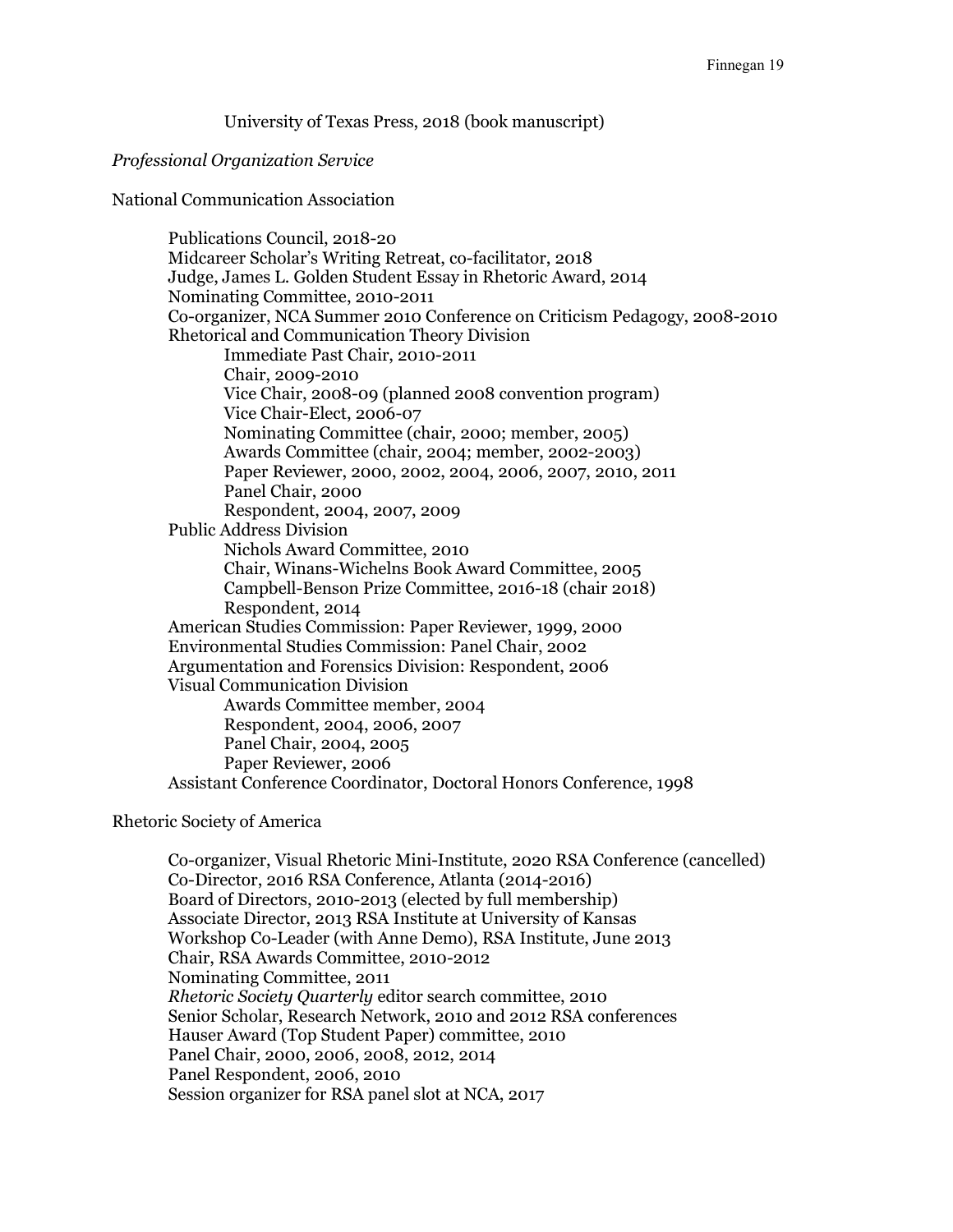Conference submission reviewer, 2014, 2018 Co-organizer, RSA 2020 conference mini-institute on Visual Rhetoric

Midwest Winter Workshop, 2006-14: speaker and faculty mentor, keynote speaker 2020

#### University of Illinois Service

### University System

University Scholars Selection Committee and Subcommittee Chair, 2019-20, 2020-21

Featured Researcher, Board of Trustees meeting, Sept. 2018

Participant, Board of Trustees Retreat, July 2017

Search Committee, Director of University of Illinois Press, 2015

### Urbana-Champaign Campus

Provost's Public Engagement Task Force, 2019-20, Fall 2020

- HRI/Mellon Interseminars Working Group and Steering Committee, 2018-2021
- University of Illinois Alumni Association, invited speaker for "Alumni College" virtual event, Feb. 2021. Presented a virtual talk, "Photographic Presidents: How Photography and the Presidency Grew Up Together."

Emerging Areas in the Humanities Strategic Plan Task Force, 2017-18

- National/International Scholarships Program, Beinecke scholarship application review committee, 2016, 2018, 2019, 2020, 2021
- Campus Strategic Plan faculty-staff workshop, Dec. 2017
- Presenter, NEH Fellowship Information Session, Office of Vice Chancellor for Research, 2017.
- Search Committee, Director of Illinois Program for Research in the Humanities, 2015.
- Advisory Committee, Illinois Program for Research in the Humanities (IPRH), 2009-2011.
- Stewarding Excellence, Chancellor's Project Team (review of Graduate College), 2010.
- Director, CMN 111-112: Oral and Written Communication, 1999-2009.
- Campus representative to the State of Illinois Articulation Initiative General Education Communication panel, 2010-2011.

Occasional reviewer of proposals to Campus Research Board.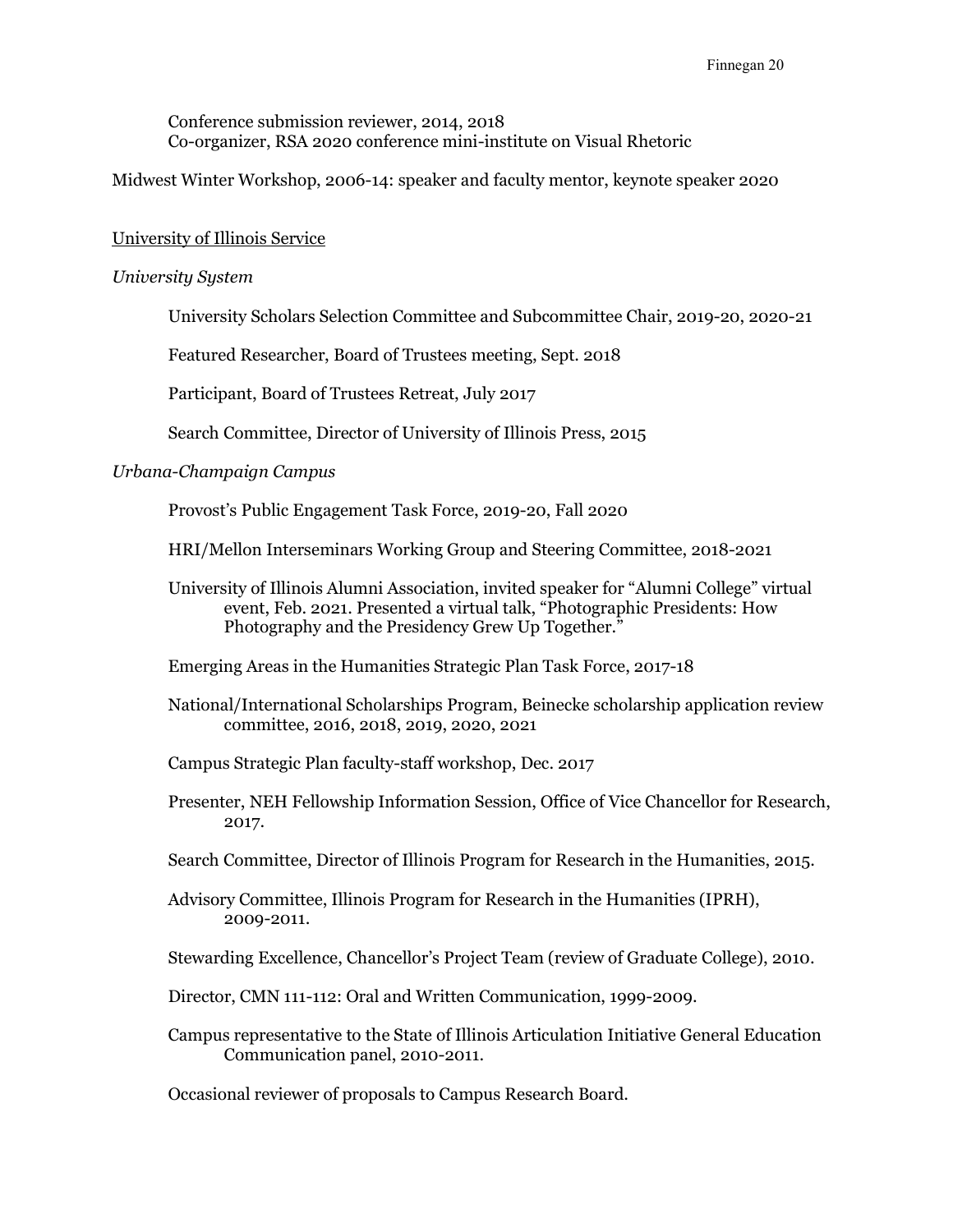### College of Liberal Arts and Sciences

LAS Dean Search Committee, 2020-21 (appointed)

LAS COVID Fall Semester Planning Committee, 2021 (appointed)

LAS Executive Committee, 2018-20 (elected)

LAS Policy Development Committee, 2017-18 (appointed)

Department of Spanish, LAS, ad hoc committee for faculty salary equity review, March-April 2018

Advisory Board, Trowbridge Initiative in American Cultures, 2017-20

Chair, Spanish and Portuguese Department Head Evaluation Committee, 2015-16.

Faculty Presenter for New Student Recruitment events, 2015, 2016, 2018.

Art in Architecture Committee for Lincoln Hall, 2012-2014.

Executive Committee, Center for Writing Studies, multiple years over time

Graduate Programs Committee, Center for Writing Studies, 2003-present

Faculty Fellow, College of Liberal Arts and Sciences Teaching Academy, 2009-2010.

Search Committee for Director of Liberal Arts and Sciences Teaching Academy (LASTA), 2009.

Committee on Committees, 2008-2010.

Committee for Review of Head of Writing Studies, Spring 2008.

Humanities Council Scholarship and Honors Committee, 2004-2006.

Subcommittee on Oral Assessment, Center for Writing Studies, December 2000.

#### Graduate College

Graduate College Leadership Award committee, 2018

Graduate College Image of Research Award committee, 2015, 2016, 2018

Interim Associate Dean, January-August 2015. Areas of emphasis: Humanities and arts courses, programs, and policy; interdisciplinary initiatives; training for directors of graduate study and department contacts; faculty mentoring of graduate students.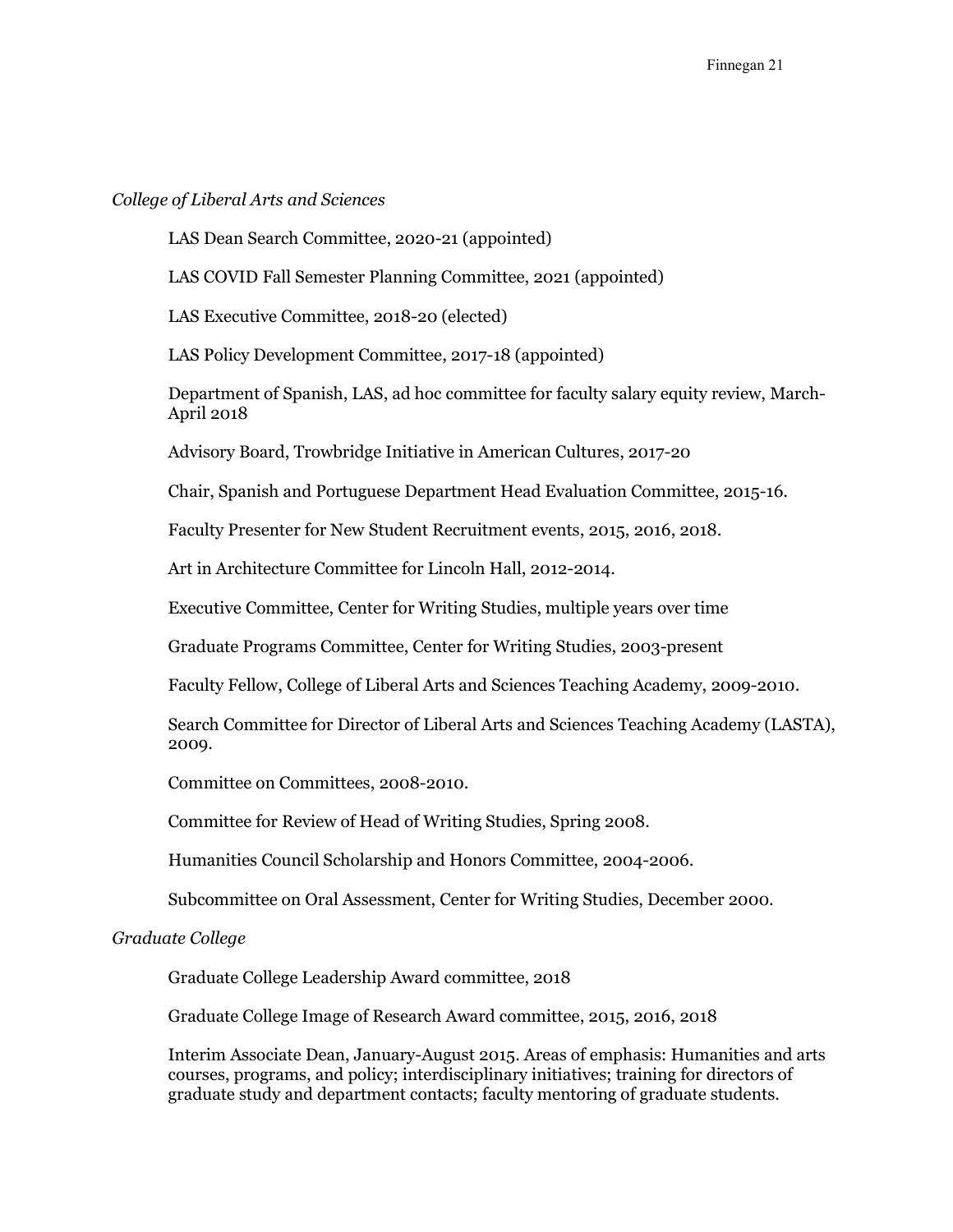Graduate College Conversations on the Humanities group, 2013-14.

Graduate College Mentoring Workshop, Participant/Moderator, Spring 2011.

"Scholarly Writing as Creative Work," workshop for Graduate College Career Services Office, 2004-2008.

### School of Art and Design

Faculty Juror, Arena Artium (graduate student paper competition), College of Fine and Applied Arts, Spring 2004.

### Department of Communication

Associate Head, 2015-present (appointed; on leave during 2016-17). Duties include: coordinating undergraduate instruction (e.g., class schedule, instructional assignments, instructional budget), curricular review, advising the Head on personnel, budget, and curricular matters, serving ex officio on department advisory committee, overseeing intra-department communication and social media activity, participating in staff searches, coordinating department newsletters.

Director of Graduate Studies, 2010-2014 (appointed).

Equal Employment Opportunity Officer, 2007-2011 (appointed).

Committee Work

Advisory committee, 2005-2006; 2007-2009 (elected); 2016, 2017-18, 2018-19, 2019-20, 2020-21 (ex-officio)

Diversity/Equity working group, 2008 (appointed); 2021 (ex-officio)

Faculty search committee, 2004-05; 2007-08; 2008-09; 2009-2010; 2010-2011 (appointed).

Graduate Admissions and Financial Aid committee, 2001-2003 (appointed); 2010-2014 (chair).

Merger committee, 2006 (appointed).

Illini Tradition Awards committee, 2000-2001; 2009-2010; 2017-18 (appointed); chair 2018-19.

Capricious Grading committee, 1999-2000; 2005-2006; 2009-2010 (elected).

Ad hoc committee on the undergraduate curriculum, 2005-2006; 2007-08 (appointed).

Colloquium committee, 2002-2004 (appointed).

Teaching observations for third-year review, tenure, and promotion cases, 2007-present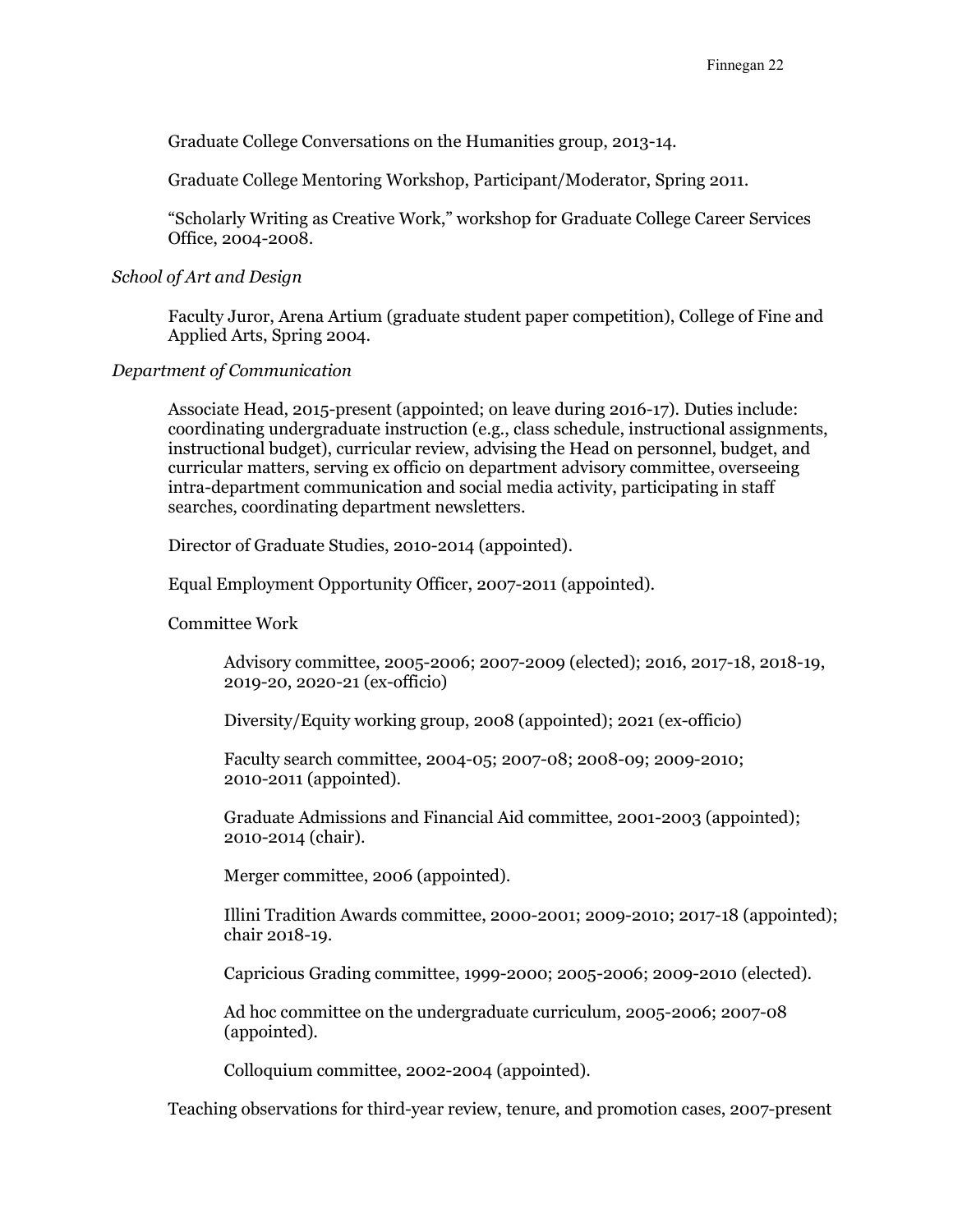Research narrative drafts for tenure-track and specialized faculty promotion cases, 2012 present

Official department mentor to junior faculty colleagues, 2014-present.

Presenter, professional development sessions for graduate students, 2001-present.

Advising/Mentoring (all at University of Illinois unless noted)

Doctoral advising (current students) Pamela Axtman-Barker, Communication Daniel DeVinney, Communication John Moist, Communication (ABD) Gabriela Tscholl, Communication

Doctoral advising (former students) Richard Besel, Ph.D., Speech Communication, 2007 Troy Cooper, Ph.D., Communication, 2014 Katie Irwin, Ph.D., Communication, 2017 Robin Jensen, Ph.D., Speech Communication, 2007 Jennifer Jones Barbour, Ph.D., Speech Communication, 2006 Jiyeon Kang, Ph.D., Communication, 2009 Jillian Klean-Zwilling, Ph.D., Communication, 2017 Anita Mixon, Ph.D., Communication, 2017 Laura Stengrim, Ph.D., Communication, 2016 (co-advisor)

Doctoral committees (current students) Andrew Bowman, English/Writing Studies Katie Bruner, Communication (ABD) Ana Lisa Eberline, Communication Wallace Golding, Communication Bryan Reckard, Communication (ABD) Emily Rodriguez, Communication Lauren Seitz, Communication

Doctoral committees (former students) Donovan Bisbee, Ph.D., Communication, 2020 George Boone, Ph.D., Communication, 2015 Peter Campbell, Ph.D., Communication, 2013 Gisela Carbonell-Coll, Ph.D., Art History, 2009 Kevin Coe, Ph.D., Speech Communication, 2008 Donovan Conley, Ph.D., Speech Communication, 2004 Jeremy Engels, Ph.D., Speech Communication, 2006 Mattea Garcia, Ph.D., Communication, 2011 Gregory Goodale, Ph.D., Speech Communication, 2007 Ian Hill, Ph.D., Communication, 2012 José Izaguirre, Ph.D., Communication, 2020 Kathleen Lamp, Ph.D., Communication, 2009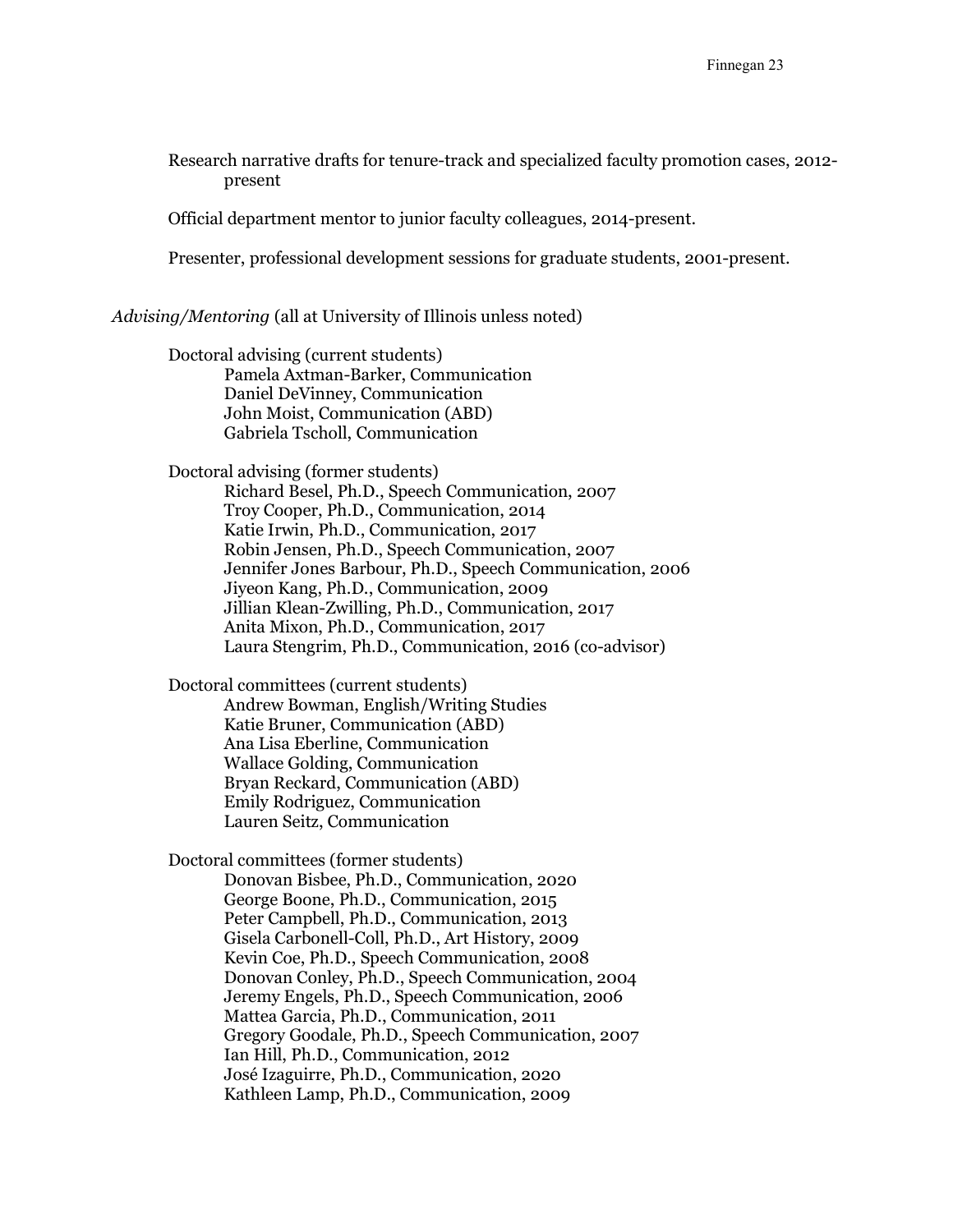Mark LaVoie, Ph.D., Communication, 2016 Jennifer Mercieca, Ph.D., Speech Communication, 2003 Sabrina Marsh, Ph.D., Communication, 2012 Christa Olson, Ph.D., English/Writing Studies, 2010 Vincent Pham, Ph.D., Communication, 2011 James Purdy, Ph.D., English/Writing Studies, 2006 Pamela Saunders, Ph.D., English/Writing Studies, 2017 Rohini Singh, Ph.D., Communication, 2016 Jonathan Stone, Ph.D., English/Writing Studies, 2015 Allwyn Tellis, Ph.D., Speech Communication, 2006 Adam Thomas, Ph.D., Art History, 2014 David Tokarz, Ph.D., Communication, 2019 Courtney Caudle Travers, Ph.D., Communication, 2014 Marissa Lowe Wallace, Ph.D., Communication, 2016 Nikki Weickum, Ph.D., Communication, 2019

Master's program advising (former students) Lauren Buisker, M.A., Communication, 2021 Katie Bruner, M.A., Communication, 2015 Troy Cooper, M.A., Speech Communication, 2006 Kate Ditewig-Morris, M.A., Communication, 2014 Robin Jensen, M.A., Speech Communication, 2003 Daniel Larson, M.A., Speech Communication, 2003 Sarah Mannone, M.A., Speech Communication, 2006 Paul McKean, M.A., Communication, 2013 Vincent Pham, M.A., Speech Communication, 2006 Allison Vernon, M.A., Communication, 2021 Cuixia Zhu, M.A., Communication, 2015

Master's exam committees (former students) Elizabeth Aronson, M.A., Speech Communication, 2006 Donovan Bisbee, M.A., Communication, 2014 Nicole Campbell, M.A., Communication, 2021 Peter Campbell, M.A., Speech Communication, 2008 Jeremy Engels, M.A., Speech Communication, 2004 Victoria Fields, M.A., Communication, 2021 Mattea Garcia, M.A., Speech Communication, 2006 Wallace Golding, M.A., Communication, 2020 Michelle Hals, M.A., Speech Communication, 2001 Abby Miller Harmon, M.A., Speech Communication, 2007 Kimberlyn Harrison, M.A., Communication, 2021 Adrienne Hendee, M.A., Speech Communication, 2006 Jaime Hough, M.A., Communication, 2011 Marissa Lowe, M.A., Communication, 2011 Sabrina Marsh, M.A., Speech Communication, 2008 Steven Pedigo, M.A., Speech Communication, 2003 Matt Pitchford, M.A., Communication, 2014 Rachel Reon, M.A., Communication, 2018 Sara Roncero-Menendez, M.A., Communication, 2016 Sarah Simeziane, M.A., Communication, 2010 Rohini Singh, M.A., Communication, 2011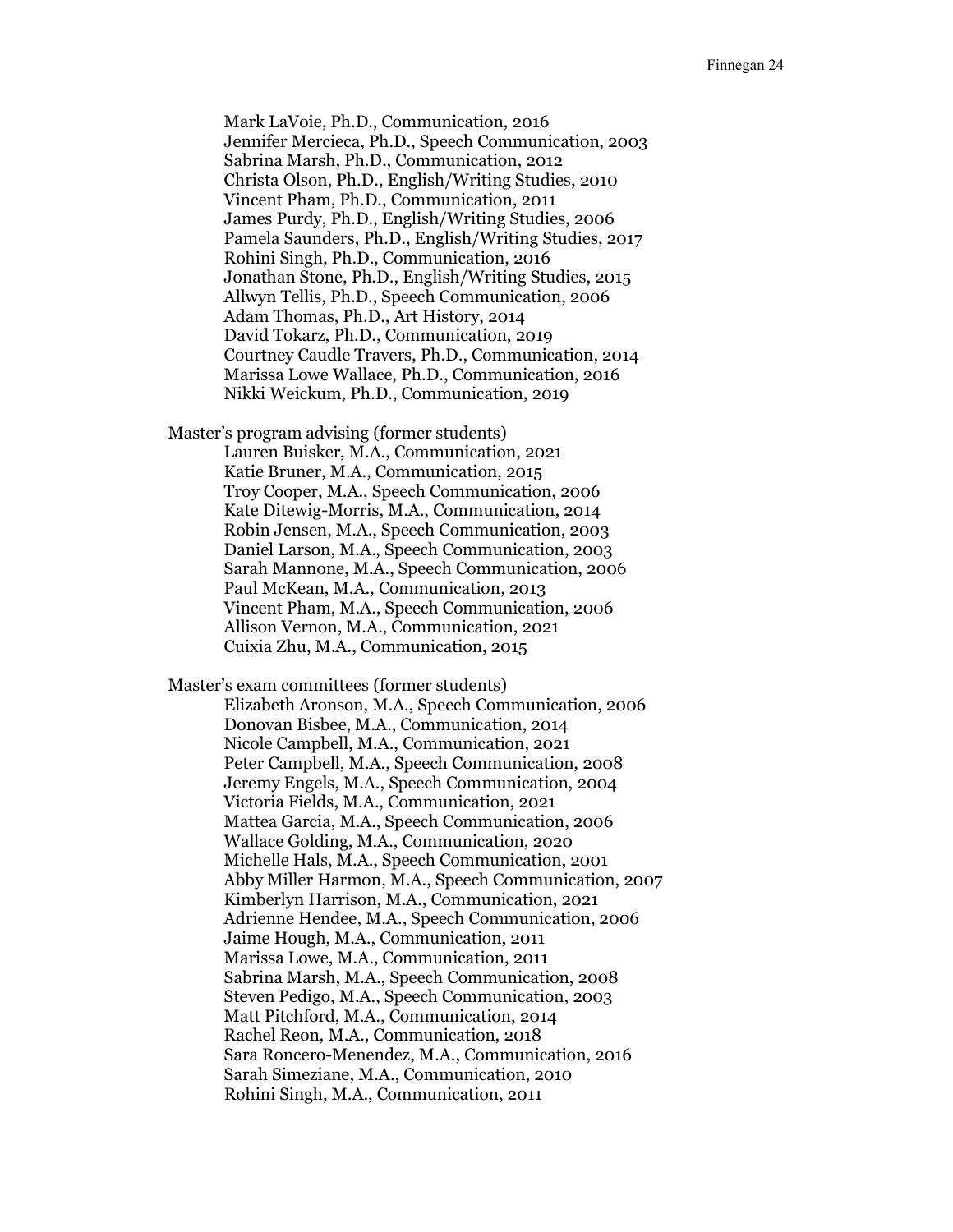David Tokarz, M.A., Communication, 2013

Undergraduate students

Aerian Brown, internship sponsor, 2010 Meagan Brown, internship sponsor, 2010 Ryan Croke, research assistantship, 2004 Stephanie Florence, internship sponsor, 2009 Sara Haley, teaching assistantship, 2000 Adrienne Hendee, research assistantship, 2004 Andrea Kowalisyn, honors thesis, 2010 Katherine Kuhn, honors thesis, 2011 Linda Lee, teaching assistantship, 2000 Chad Warner, senior capstone project advisor, 2009 Ann White, research assistantship, 2010-2011 Ann White, teaching assistantship, 2009 Reginald Wynne, internship sponsor, 2010

# Public Engagement, Media Commentary, and Creative Work

Producer and co-host of Chatting The Pictures, a biweekly webcast that analyzes news photos of the week in conjunction with the non-profit media literacy site Reading the Pictures. Multiple episodes may be found at https://www.readingthepictures.org/category/program/chatting-the-pictures. January 2018-present.

Podcast appearances related to the publication of Photographic Presidents: History Unplugged; This American President; New Books Network; Plodding Through the Presidents (March-September 2021).

Author Q&As for Photographic Presidents:

Deborah Kalb, "Author Q&A: Cara Finnegan," May 19, 2021, https://deborahkalbbooks.blogspot.com/2021/05/q-with-cara-finnegan.html

Debra Domal, "Pondering Presidential Photography With Cara Finnegan," Smile Politely, June 3, 2021. https://www.smilepolitely.com/culture/pondering\_presidential\_photography\_wit h\_cara\_finnegan/

Popular media reviews of Photographic Presidents:

Pete Souza, Instagram Review, May 28, 2021, https://www.instagram.com/p/CPat84rlD4J/.

Air Mail, "Short List: Books to Read This Week," June 23, 2021, https://airmail.news/books/2021/6/short-list-8.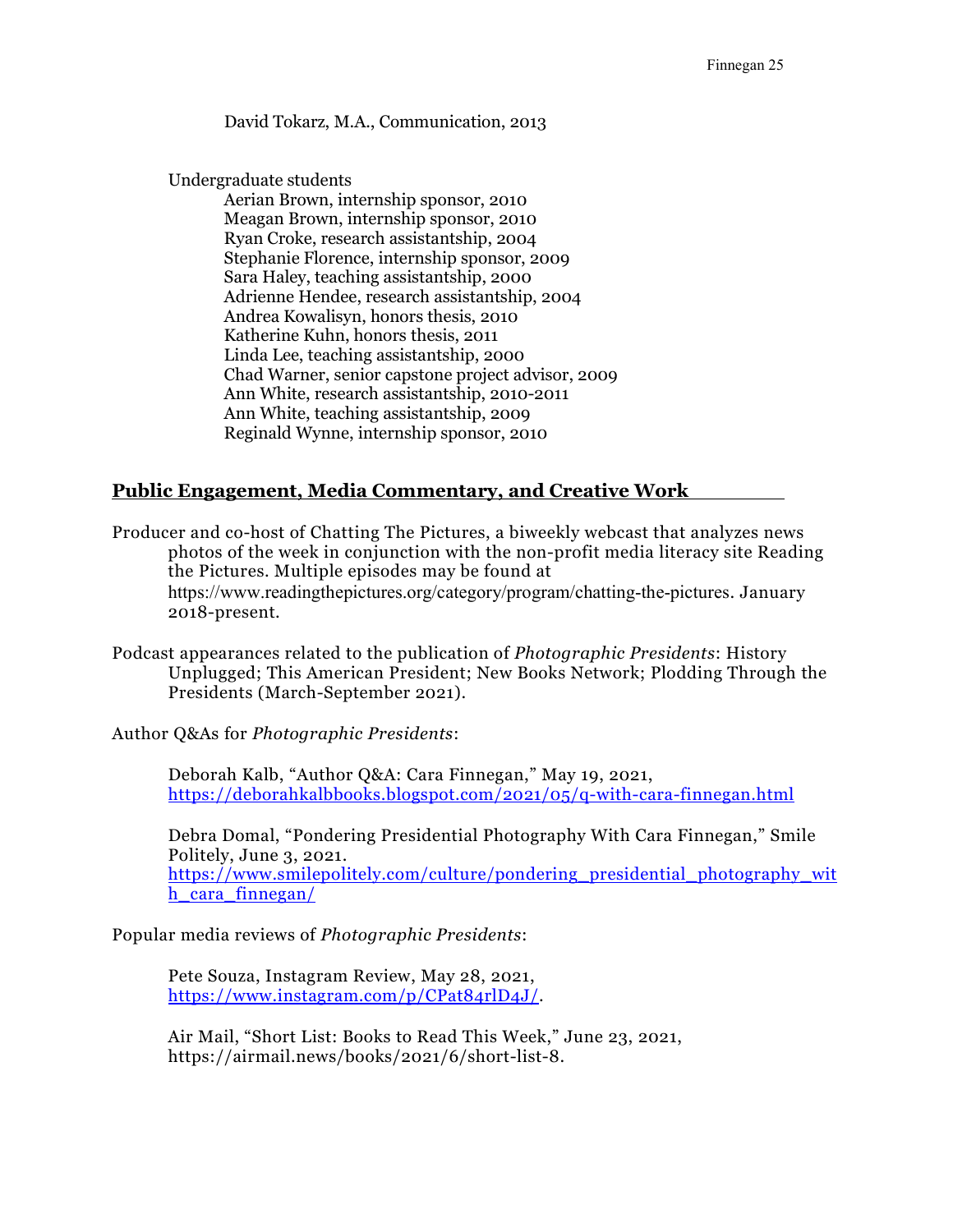Debra Domal, "Photographic Presidents Deftly Explores Changing Visual Values of the Presidency," Smile Politely, June 30, 2021, https://www.smilepolitely.com/culture/photographic\_presidents\_deftly\_explores \_the\_changing\_visual\_values\_of\_the/.

PetaPixel, "Great Reads on Photography," Aug. 22, 2021, https://petapixel.com/2021/08/22/great-reads-in-photography-august-22-2021/.

- Featured guest, "Photography and the Presidents," on The Roundtable Perspective, Lakeshore PBS, June 4, 2021.
- Quoted in The Independent (UK): Nathan Place, "Biden and Harris Keep Posting the Same Photo; Here's Why," The Independent (UK), March 17, 2021.
- Cara Finnegan, "Photography Has Always Needed the Presidents," History News Network, Feb. 28, 2021. https://historynewsnetwork.org/article/179364.
- Research featured in Craig Chamberlain, "New History of Photography Focuses on Presidents," University of Illinois News Bureau, Feb. 9, 2021. https://news.illinois.edu/view/6367/2091437586.
- Cara Finnegan, "Capitol Artwork a Symbolic Participant in Trump White Supremacist Riot," Reading the Pictures, Jan. 10, 2021. https://www.readingthepictures.org/2021/01/capitol-art-trump-riot/.
- "News Photography Expanded: Reading the Pictures with Michael Shaw and Cara Finnegan," part of the (virtual) Photo Vogue Festival in Milan, Italy, sponsored by Italian Vogue magazine. Nov. 2020.
- Moderator, panel discussion: "Documenting History: Protests, Ethics, and the Photograph," International Center of Photography, New York City, July 2020.
- Reading The Pictures advisory board, 2019-present.
- Creator of Scholarly Writing as Creative Work monthly newsletter, 2019-present. http://www.carafinnegan.com/scholarly-writing-as-creative-work.html.
- Quoted in New York Times: Julia Jacobs, "Painter Brushes Trump Into Seat at Exclusive Club," New York Times, Oct. 17, 2018. https://www.nytimes.com/2018/10/17/us/trump-painting-republicans.html
- "The Timeless Lessons of Photography." LAS News, November 2017. http://www.las.illinois.edu/news/article/?id=23981&key=/news/2017/lasexperts finnegan17/.
- "Visual Politics of Refugee Photography." Workshop for United Minority Relief (Univ. Illinois Student Group)'s Refugee Awareness Week, April 25, 2017.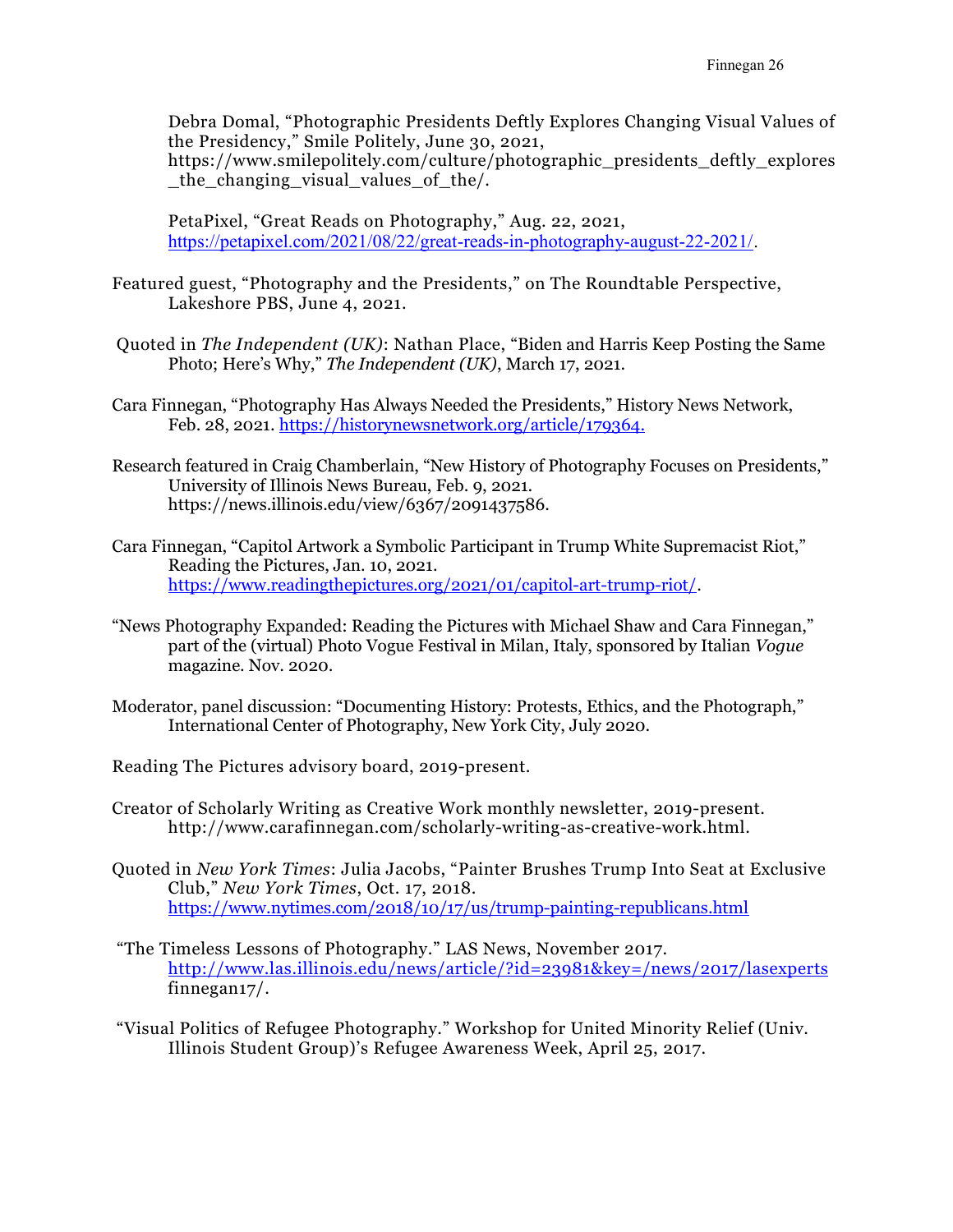- "Key Pictures from Trump's First 100 Days." Panelist for Reading the Pictures Salon, Apr. 7, 2017. Video available at: http://www.readingthepictures.org/2017/04/trump 100-days-salon/.
- Interviewed for "Melania Trump's Official Portrait Was Released." Boston Globe. April 4, 2017. https://www.bostonglobe.com/lifestyle/2017/04/04/the-white-house released-official-photo-first-lady-what-with-crossed arms/6jttQ65PsZfWEaoF83n9ON/story.html.
- Interviewed for "What Melania Trump's Official Portrait Says About the First Lady." BBC Newsbeat. April 4, 2017. http://www.bbc.co.uk/newsbeat/article/39494832/what melania-trumps-official-portrait-says-about-the-new-first-lady
- Quoted in "What Melania Trump's Portrait Says About Her." News.Com Australia. April 5, 2017. http://www.news.com.au/lifestyle/real-life/news-life/what-melania trumps-portrait-says-about-her-as-petition-calls-for-her-to-move-to-the-white house/news-story/a73cb3575b8b52de6f45f95eeb18455a.
- Interviewed for Damien Leloup, "Is Zuckerberg Appearing in the Image of a Presidential Candidate?" Le Monde, March 2, 2017.
- "Presidential Art," WCIA-TV Morning Show, Feb. 21, 2017. Available at: http://www.illinoishomepage.net/the-morning-show/presidential-art/660708716
- "Presidents and Photography," WDWS News Hour, Feb. 2, 2017. Available at http://static.news gazette.com/sites/all/files/audio/2017/02/07/170207\_Cara\_Finnegan.mp3
- Interviewed for "What's So Strange about Trump's White House Portrait? Experts Explain." Vox.com, Jan. 26, 2017. Available at: http://www.vox.com/policy-and politics/2017/1/26/14376784/trump-portrait-white-house-experts-explain.
- Research featured in Craig Chamberlain, "Will the White House Continue to Use Photos as a Media Tool?" Inside Illinois, Dec. 20, 2016. Available at https://news.illinois.edu/blog/view/6367/442842.
- Making Photography Matter featured on WORT's "A Public Affair," (Madison, WI), Dec. 2, 2015. Audio at http://www.wortfm.org/makingphotographymatter/.
- "A Presidency in Pictures," Chicago Humanities Festival, Nov. 2015. Video at https://www.youtube.com/watch?v=Hu0IX68sW5Y&feature=youtu.be
- Research featured in Craig Chamberlain, "How We View Lincoln May Say More About Us than About Him," Inside Illinois, April 2, 2015. Available at: https://news.illinois.edu/blog/view/6367/204378.
- Research featured in Craig Chamberlain, "Civil War Photos Gave Carnage a Wide View," Inside Illinois, 19 June 2013. See also accompanying video feature, "Photographing the Civil War," at http://news.illinois.edu/news/13/0619civil\_war\_photos\_CaraFinnegan.html.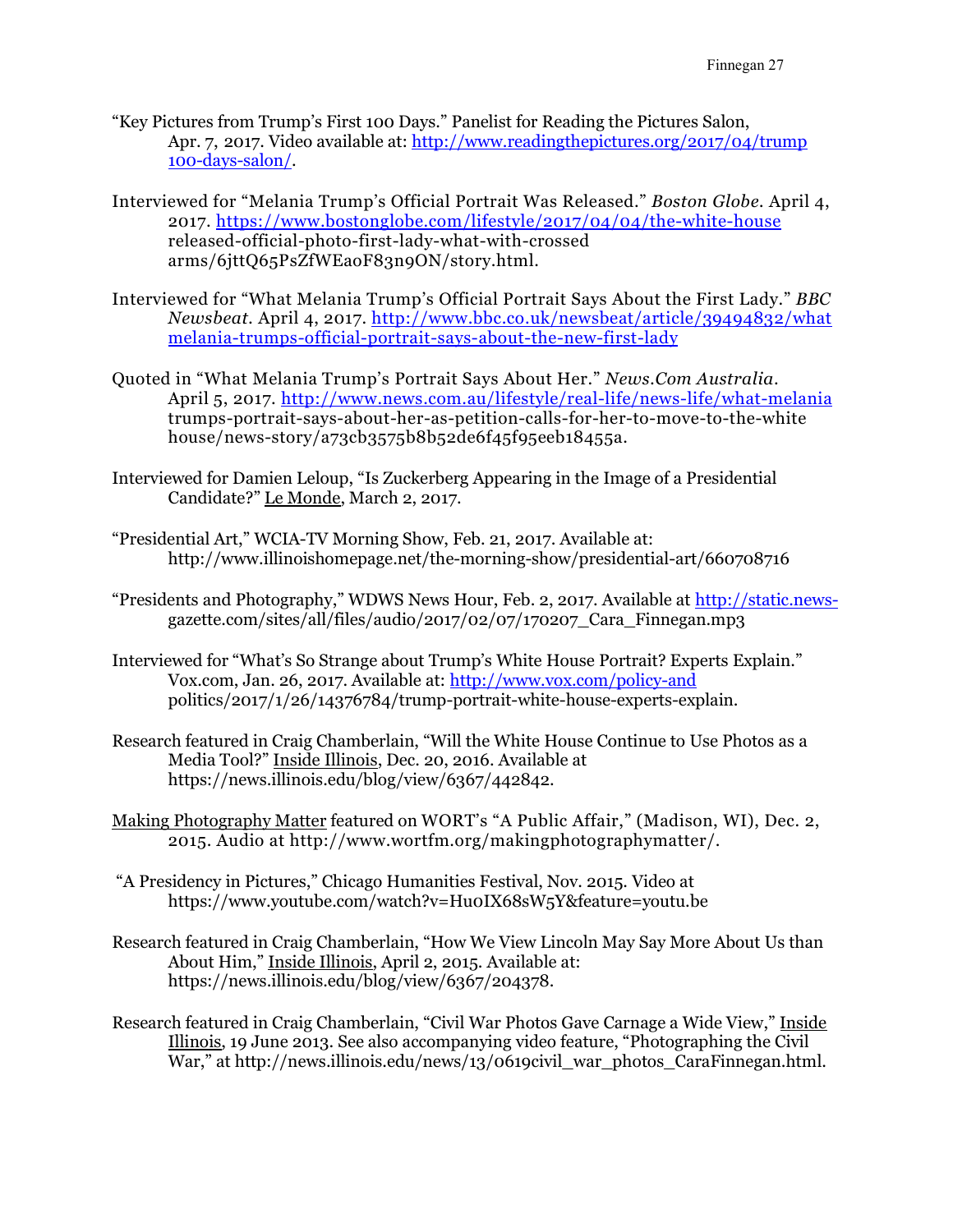- Moderator, Reading the Pictures (formerly BagNews) Salon, 2008-2012, 2014-present. Realtime, online discussion of visual politics and news images. Archived at: http://www.readingthepictures.org/salon. Topics included Campaign 2008, Michelle Obama, Haiti Earthquake, Gulf Coast Oil Spill, Capture of Bin Laden, Occupy Wall Street, White House Visual Access, Ukraine, Surveillance Culture, Migrant Crisis, Campaign 2016.
- Research featured in Craig Chamberlain, "Inside View of White House Online Is Not What It Seems," Inside Illinois, March 4, 2010: 1, 5. See also online narrated slideshow at http://news.illinois.edu/news/10/0304photos.html.
- Coordinator, "Lincoln's Rhetorical Worlds" Speaker Series, University of Illinois, Fall 2008-Fall 2009. PI on grant funded by University of Illinois Lincoln Bicentennial Committee. Grant amount: \$14,750.00.
- John R. Finnegan, Sr. and Cara A. Finnegan, "Birth of a Resort: The Chase Hotel and the Rise of Lakeside Tourism." Minnesota History 61.6 (Summer 2009): 272-283.
- John R. Finnegan, Sr. and Cara A. Finnegan, "The Birth of a Resort Hotel: The First New Chase Hotel." Walker Pilot-Independent, July 16, 2008/July 23, 2008, pp. 1+.
- Co-curator, "More than One: New Contemporary Prints and Multiples." Vanderbilt University Fine Arts Gallery, 2007. Exhibition dates: October 4 – December 7, 2007.
- Quoted in "Contemporary Graphic Arts Hosted at Vanderbilt," Art Knowledge News, October 2007. Available at: www.artknowledgenews.com/Vanderbilt\_University\_Fine\_Arts\_Gallery\_Contemporary.html.
- Cara A. Finnegan, "Abraham Lincoln and the Image of Photography." Letters: The Newsletter of the Robert Penn Warren Center for the Humanities (Vanderbilt University), Spring 2007: 1-5. Available at: http://www.vanderbilt.edu/rpw\_center/ls07a.htm.
- Featured in "Picturing Poverty: Magazines' Editorial Agendas Shaped American Reactions to Photos of the Great Depression." LAS News, University of Illinois College of Liberal Arts and Sciences, June 2005.
- Featured guest on "Odyssey," nationally-syndicated public radio program produced by Chicago Public Radio. Program spotlighted my research on FSA photography in a one-hour discussion of "Photography and the Depression," Dec. 22, 2004.

Cara Finnegan, "The Rhetoric of Election 2004: Enthymeme." The Public-I, November 2004, 4.

- Interviewed for "Politicians Run Risk of Using 9/11 for Votes," by Thad Reuter, Northwest Herald (suburban Chicago daily), September 11, 2004.
- Interviewed for "Gruesome Iraq Images Could Shake U.S. Opinion," by Alan Elsner, Reuters News Service, April 1, 2004. Stories based upon the Reuters story appeared in USA Today ("In USA, Grisly Images Speak a Thousand Words," by Rick Hampton, April 2, 2004, p. 5A), Forbes.com, Reuters UK, ABC.com and in newspapers in the Philippines, Pakistan, and New Zealand.